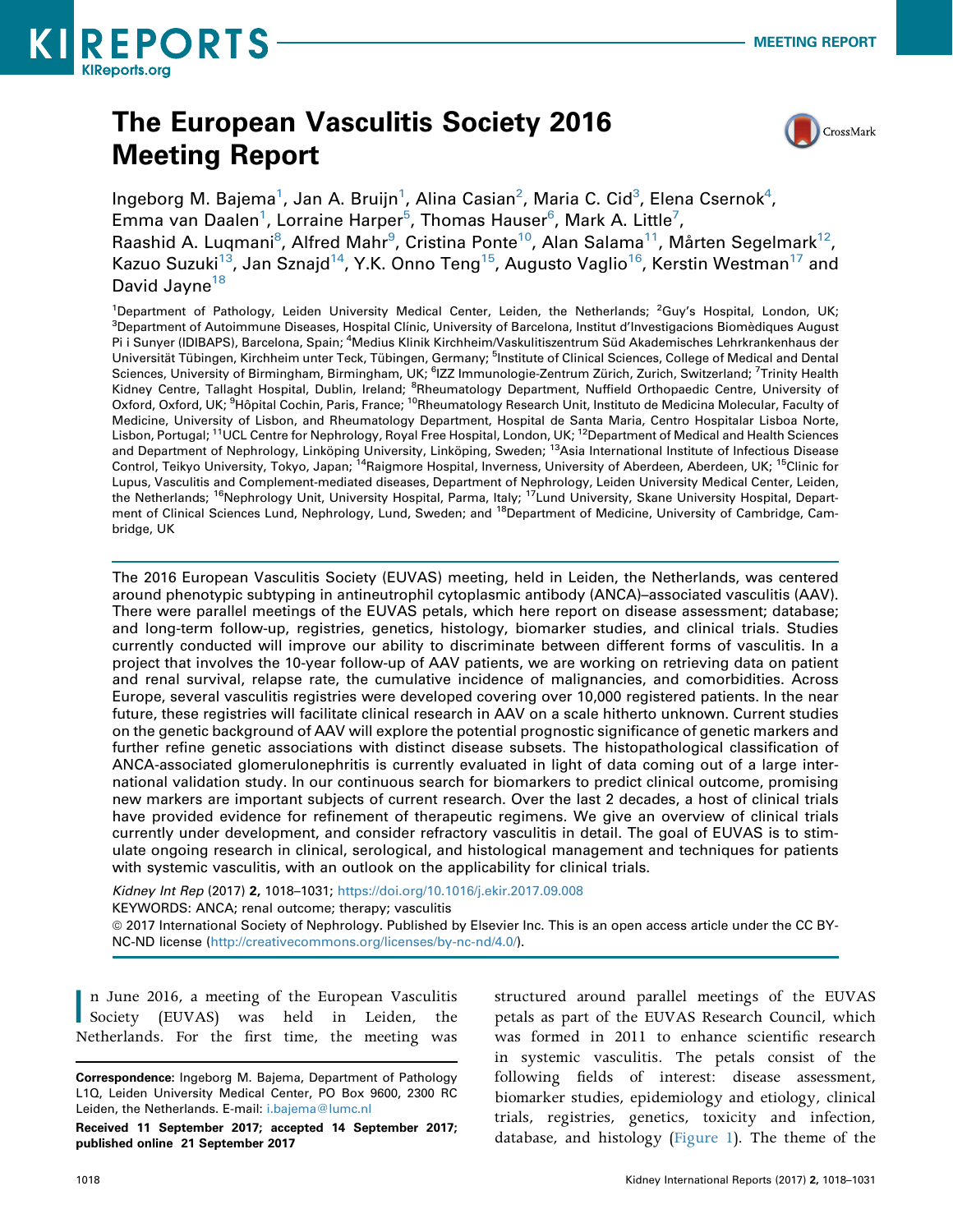<span id="page-1-0"></span>

Figure 1. European Vasculitis Society (EUVAS) petals. Fields of interest in systemic vasculitis: disease assessment, biomarker studies, epidemiology and etiology, clinical trials, registries, genetics, toxicity and infection, database, and histology.

meeting was phenotypic subtyping. In this report, we give an overview of the state-of-the art issues arising from the petal meetings. The goal of EUVAS is to stimulate ongoing research in clinical, serological, and histological management, and techniques for patients with systemic vasculitis, with an outlook on the applicability for clinical trials.

#### Disease Assessment

The careful definition and classification of different forms of antineutrophil cytoplasmic antibody (ANCA)– associated vasculitis (AAV) requires consideration of clinical, serological, and histological evidence. There is considerable overlap among the disease entities. A major study is underway to improve our ability to discriminate among different forms of vasculitis by using data from >5000 individuals with different forms of vasculitis or disease mimics. The diagnostic and classification study in vasculitis  $(DCVAS)^{1}$  $(DCVAS)^{1}$  $(DCVAS)^{1}$  will report preliminary criteria for ANCA vasculitis in the near future. These criteria will assist in separating granulomatosis with polyangiitis (GPA) from microscopic polyangiitis (MPA), eosinophilic granulomatosis with polyangiitis (EGPA), and other forms of less well-defined vasculitis (which may or may not have ANCA present). The emphasis for the DCVAS project is on characterizing patients for future clinical and epidemiological studies.

Further phenotypic characterization of disease severity is facilitated by using clinical evaluation tools such as the Birmingham Vasculitis Activity Score  $(BVAS)^{2-4}$  $(BVAS)^{2-4}$  $(BVAS)^{2-4}$  $(BVAS)^{2-4}$  $(BVAS)^{2-4}$  and the Vasculitis Damage Index (VDI).<sup>[5,6](#page-10-0)</sup> These clinical tools are increasingly important in characterizing disease status in terms of activity and damage; this facilitates the distinction among different diseases states. Terms such as active disease, response to therapy, partial response to therapy, relapse, or low-grade disease activity can be defined on the basis of the BVAS assessment. This has already been applied to clinical studies for defining patients with active disease who are eligible for inclusion in studies and in defining a response to the therapy, remission, and relapse. BVAS and VDI also allow more detailed phenotyping of patients with more or less severe end-organ involvement within individual diagnoses (e.g., patients with GPA may have relatively limited disease, whereas other patients with GPA may have much more extensive disease). Defining organ involvement dictates the need for treatment, but may also be a reflection of the underlying pathophysiology and genetic predisposition to severity, as well as susceptibility to disease. Once the classification criteria are established, we need to use them in combination with disease evaluation tools to explore how the different phenotypes behave and respond to therapy, and also to discover whether the phenotypic characterization corresponds to better understanding of underlying pathophysiology.

#### Database and Long-term Follow-up

The survival of patients with AAV improved dramatically after the introduction of corticosteroids and cyclophosphamide (CYP) in the  $1970s$ . After this, treatment modalities improved with greater safety and outcome. Since the 1990s, EUVAS has designed and accomplished several prospective randomized clinical trials (RCTs), mostly without pharmaceutical companies. The first 4 RCTs revealed new information on how to best treat patients with AAV, according to disease extension and severity. $8-11$  $8-11$  However, because AAV is chronic (i.e., relapsing) in at least 50% of patients, it is difficult to draw firm conclusions solely from the results of an RCT that lasts 18 months. Thus, we performed a 5-year follow-up of patients in the first 4 RCTs, and several reports were published from these studies.<sup>[12](#page-10-0)</sup> We obtained more robust information on actual patient and kidney survival, complications due to treatment, and complications due to disease. The longer term follow-up revealed that the initial results were not always robust in the longer term. For example, patients with proteinase 3 (PR3)-AAV appeared to be more prone to relapse if they received pulse CYP compared with continuous oral CYP.<sup>13</sup> Patients treated with methotrexate as induction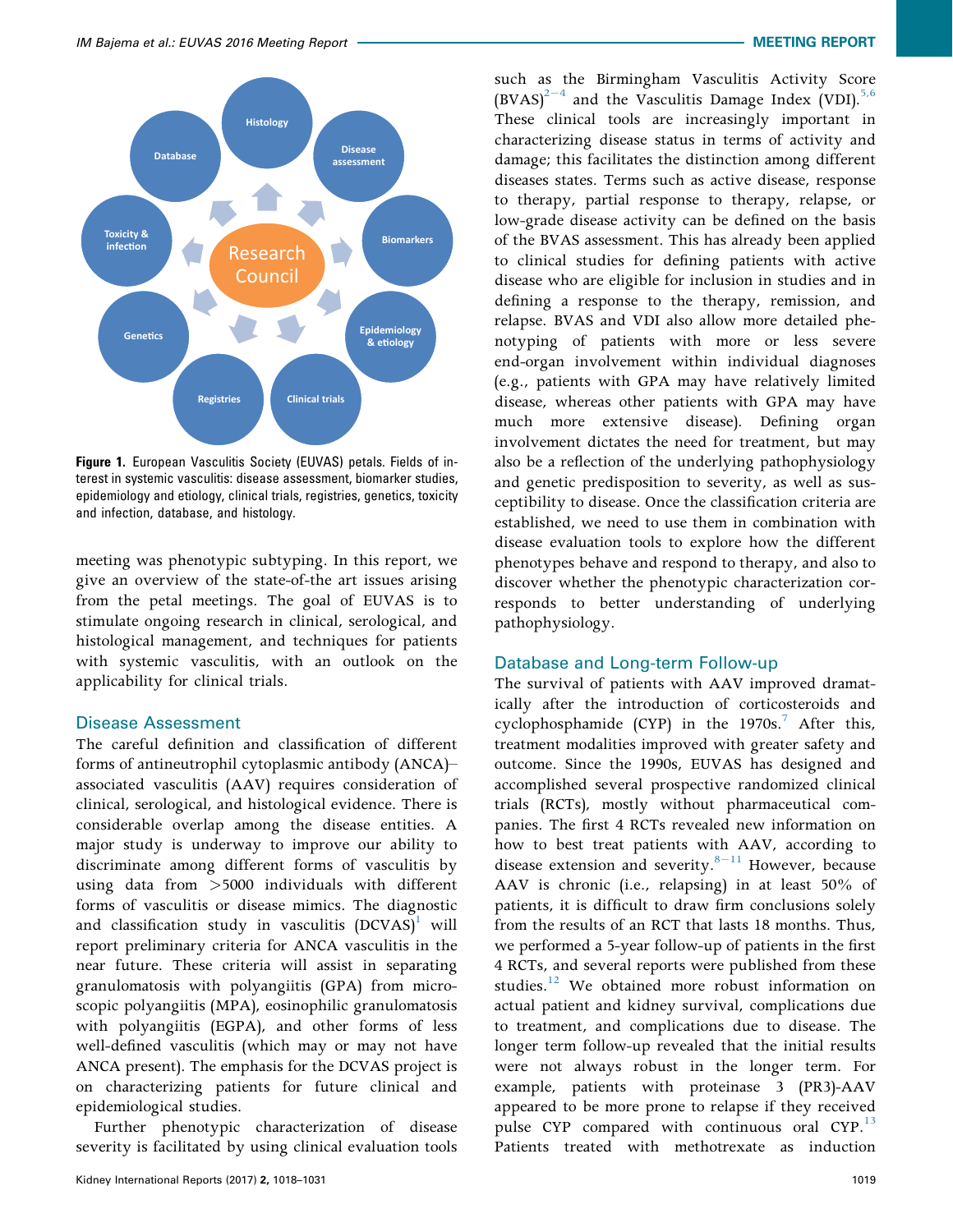therapy in the NORAM (Nonrenal Wegener's Granulomatosis Treated Alternatively with Methotrexate) study, most of whom had PR3-ANCA, were exposed to more CYP and corticosteroids in the 5-year follow-up than those who had received CYP as induction. In the short-term perspective, it seems that relapses may not be harmful with regard to the long-term outcome of renal function. However, this may not be true for the longer term perspective. From the 5-year follow-up, we learned that the incidence of malignancies was not higher in this population compared with a matched background population, with the exception of nonmelanoma skin cancer.<sup>[14](#page-10-0)</sup> If this finding reflects an improvement in the treatment strategies, or is a result of a too short a follow-up, we can only tell if the study period is prolonged. Thus, we aimed for a longer follow-up of patients who participated not only in the first 4 RCTs, but also those included in the later IMPROVE (International Mycophenolate Mofetil Protocol to Reduce Outbreaks of Vasculitides) and RITUXVAS (Rituximab versus Cyclophosphamide in ANCA-associated renal Vasculitis) studies. We would then have a cohort that consisted of approximately 700 European patients followed-up for at least 10 years. The 10-year follow-up has been launched, and we are working on retrieving data on patient and renal survival, relapse rate, cumulative incidence of malignancies, and possibly comorbidities. A larger cohort of patients makes it possible to try to place patients into subgroups with similar clinical presentations and/or phenotypes, in an attempt to identify those with a particular high risk for poor outcome, as Mahr et al. did in a cluster analysis. $<sup>1</sup>$ </sup>

# **Registries**

Patient registries and databases play an important role in clinical research, patient care, and healthcare planning. The increasing clinical trial activity in the field of vasculitis, the need to collect long-term data on biologic treatment safety and efficacy in routine care, and the wide variety of clinical manifestations in this group of rare diseases, has led to the development of several vasculitis registries across Europe. Eight European countries have already established such registries (Czech Republic, France, Ireland, Norway, Poland, Portugal, Spain, and the United Kingdom<sup>15-23</sup>). In many other countries, this topic is on their research and clinical agendas (e.g., Germany, Switzerland, and the Netherlands). Most of the existing vasculitis registries are currently designed solely for research purposes (e.g., UKIVAS [UK and Ireland Vasculitis Rare Disease Working Group]), whereas others are also being used as electronic medical records in daily practice (e.g., rheumatoid patient/vasculitis). The registries are

at different stages of development: the Polish Vasculitis Registry and UKIVAS have not yet initiated collection of follow-up and outcome data; the Czech Registry has prospective follow-up of 25% of patients; and the other registries have prospective data on most registered patients. Different medical and surgical specialties have been contributing to data collection (nephrology, rheumatology, internal medicine, immunology, and pediatrics), which strongly influences the case mix, and in some countries, such as Spain, there is  $>1$  vasculitis registry depending on the medical speciality or geographic region. The type and detail of information recorded is slightly different in each country, with most of the variation occurring in registries created for patients under the care of nephrology or rheumatology physicians. [Table 1](#page-3-0) summarizes the information captured in the most representative vasculitis registries of each country.

Overall, there are approximately 11,000 patients registered across Europe, with the FVSG (French Vasculitis Study Group) registry and UKIVAS being the largest, and most recruits have AAV, which is partially explained by the high proportion of recruiting renal centers. Portugal and Poland have developed vasculitis registries relatively recently, basing their data sets on adaptations of other preexisting European registries, as part of the EUVAS collaborative network. However, there remains a critical need to define a core set of agreed upon data items to carefully balance granularity and feasibility of data collection. It is envisaged that this will represent a core EUVAS data set that all newly developing EUVAS-aligned registries will adhere to. $24,25$  This will facilitate the ultimate goal of distributed analysis of research and clinical questions across the entirety of European vasculitis recruits, the greatest current barrier to which is a lack of commonly agreed upon terminology related to elements as simple as the name given to a particular vasculitis syndrome. The data dictionaries for existing registry initiatives will be stored in a cloud-based resource, accessible to all current and prospective registries.

An important consideration when seeking to analyze clinical data from diverse European sources is the associated data privacy and ethical issues related to data sharing. It is for this reason, and because of the prohibitive cost of a central EUVAS registry portal, the society has decided to proceed on the basis of distributed analysis of aggregated data from each registry. Using this approach, which relies completely on alignment of data dictionaries, analysis code related to a specific question is run separately within each registry, and the summary data are returned centrally for collation. For this purpose, EUVAS has adopted the long-term strategy of developing an informatics hub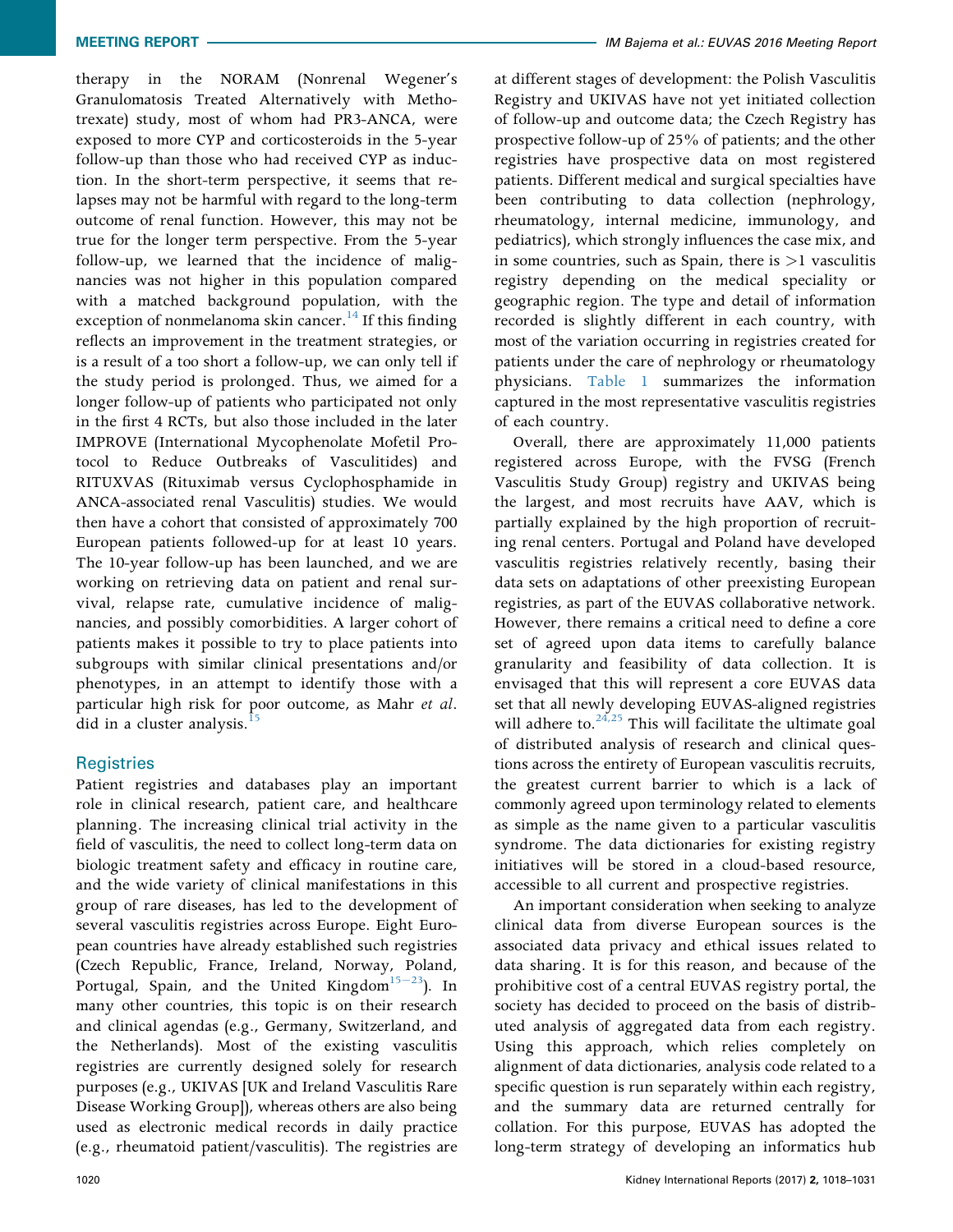<span id="page-3-0"></span>Table 1. Currently active European vasculitis registries

| <b>Registry details</b>           | <b>Czech Republic</b> | <b>France</b>        | Ireland and the UK | Norway                               | Poland                     | Portugal              | Spain             |
|-----------------------------------|-----------------------|----------------------|--------------------|--------------------------------------|----------------------------|-----------------------|-------------------|
| Name of the registry              | Czech Registry of AAV | <b>FVSG Registry</b> | <b>UKIVAS</b>      | <b>NorVas</b>                        | Polish Vasculitis Registry | Reuma.pt / Vasculitis | <b>REVAS</b>      |
| Start date                        | 2009                  | 1981                 | 2010               | 2014                                 | 2015                       | 2014                  | 1990              |
| Type of vasculitis                | AAV (to be extended)  | All                  | All                | All                                  | All                        | All                   | All               |
| Patients (n)                      | 850                   | 3304                 | 3710               | 399                                  | 650                        | 574                   | 1650              |
| Centres $(n)$                     | 16                    | 101                  | 51                 | 8                                    | 13                         | 9                     | 25                |
| <b>Medical specialties</b>        | Various               | Various              | Various            | Rheumatology<br>(nephrology invited) | Various                    | Rheumatology          | Internal medicine |
| Adapted for routine care          | <b>No</b>             | Yes (recent)         | <b>No</b>          | Yes                                  | <b>No</b>                  | Yes                   | <b>No</b>         |
| Features captured<br>demographics | Yes                   | Yes                  | Yes                | Yes                                  | Yes                        | Yes                   | Yes               |
| Classification/diagnosis          | <b>EMA</b>            | <b>CHCC</b>          | <b>CHCC</b>        | CHCC and ACR                         | <b>CHCC</b>                | CHCC and ACR          | <b>CHCC</b>       |
| <b>Clinical features</b>          | Yes                   | Yes                  | Yes                | No (BVAS)                            | Yes                        | Yes                   | Yes               |
| <b>BVAS</b>                       | Yes                   | Yes                  | Yes                | Yes                                  | Yes                        | Yes                   | Yes               |
| VDI                               | Yes                   | Yes                  | Yes                | Yes                                  | Yes                        | Yes                   | Yes               |
| <b>FFS</b>                        | <b>No</b>             | Yes                  | <b>No</b>          | <b>No</b>                            | <b>No</b>                  | Yes                   | Yes               |
| Laboratory                        | Yes                   | Yes                  | Yes                | Yes                                  | Yes                        | Yes                   | Yes               |
| Biopsy                            | Yes                   | Yes                  | Yes                | Yes                                  | Yes                        | Yes                   | Yes               |
| Treatment                         | Yes                   | Yes                  | Yes                | Yes                                  | Yes                        | Yes                   | Yes               |
| Adverse events                    | Yes                   | Yes                  | Yes                | Yes                                  | Yes                        | Yes                   | Yes               |
| Deaths                            | Yes                   | Yes                  | Yes                | Yes                                  | Yes                        | Yes                   | Yes               |
| Informed consent                  | Yes                   | Yes                  | Yes                | Yes                                  | Yes                        | Yes                   | Yes               |
| Funding                           | Public/industry       | Public               | Public             | Public                               | Public/industry            | Industry              | -                 |
| Biosampling                       | Yes                   | Yes                  | Yes                | Yes (to be started)                  | Yes                        | Yes                   | <b>No</b>         |

AAV, antineutrophil cytoplasmic antibody (ANCA)-associated vasculitis; ACR, American College of Rheumatology; BVAS, Birmingham Vasculitis Activity Score; CHCC, Chapel Hill Consensus Conference; EMA, European Medicines Agency; FFS, Five factor score; FVSG, French Vasculitis Study Group; ICD, International Classification of Diseases; NorVas, Nor-<br>wegian Vasculitis & Biobank Registry; REVAS, "R Vasculitis Damage Index.

that will design and administer these distributed analyses. This will allow us to address important research questions and to benchmark key performance indicators included in the agreed core-set items across European countries. It will provide robust data on long-term outcomes in vasculitis, and allow for better service planning and commissioning (particularly of expensive biologic agents). This capability is a core requirement of the current European Reference Network initiative, and the existing strength within the EUVAS community has enabled alignment with pediatric rheumatology, immunodeficiency, and autoinflammation groups across Europe to form a new umbrella network to improve care for patients with these rare diseases.

## **Genetics**

The different clinical and laboratory features of the diseases grouped under the umbrella of AAV have generated considerable interest in the investigation of the factors that contribute to such phenotypic differentiation. Genetic studies have often tried to clarify the basis of this clinical heterogeneity. AAVs are rare diseases, have little familial aggregation, and mouse models of myeloperoxidase (MPO)-ANCA and PR3-ANCA vasculitis only partially recapitulate the phenotype of these conditions. Therefore, case-control genetic association studies are considered to be the most

feasible approach to investigate the genetic background of AAV.<sup>2</sup>

Several studies that focused on candidate genes were performed over the past few decades, but they were often limited by small sample sizes, and their results were difficult to replicate in different populations. Nevertheless, they provided early evidence of a predisposing role of genetic variants within human leukocyte antigen (HLA) class II, SERPINA1 (encoding  $\alpha$ 1-antitrypsin), and other autoimmunity genes (e.g., PTPN22), $^{27-29}$  $^{27-29}$  $^{27-29}$  $^{27-29}$  $^{27-29}$  but they were unable to detect distinct genetic associations of the different AAV forms. A major breakthrough in AAV genetics came from 2 genome-wide association studies: 1 was developed in Europe by the European Vasculitis Genetics Consortium (EVGC) and included both GPA and  $MPA<sup>30</sup>$ ; the other was performed in the United States and only included GPA patients.<sup>31</sup> Both studies revealed strong genetic associations between GPA and the HLA-DP region, but the European study also identified distinct genetic associations between GPA and MPA. GPA was found to be associated not only with HLA-DP but also with polymorphisms of the PRTN3 and SERPINA1 genes, whereas MPA was associated with HLA-DQ. Notably, the genetic associations were stronger with ANCA specificities (i.e., PR3- ANCA-positive patients vs. MPO-ANCA-positive patients) than with the clinical syndromes (GPA vs.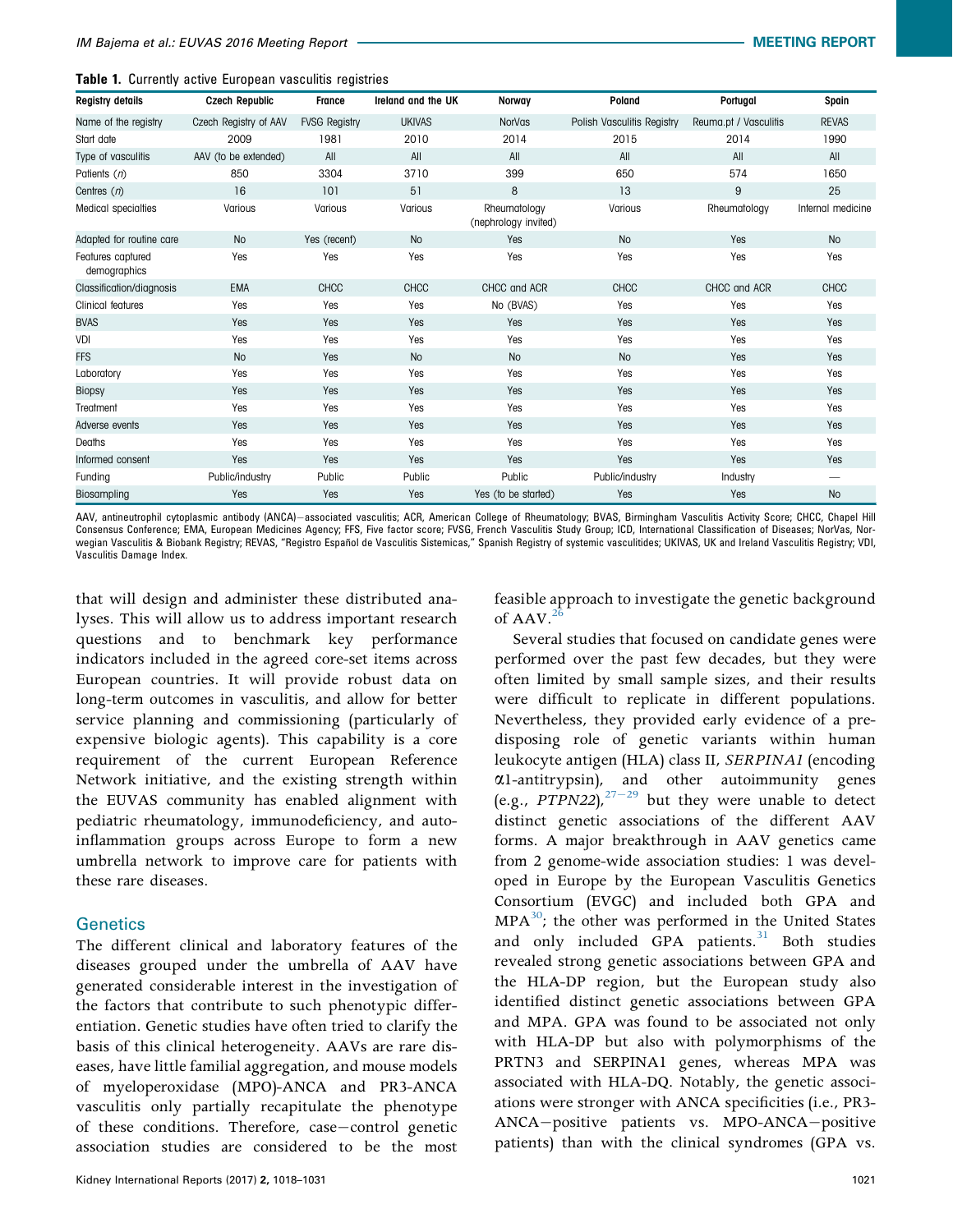MPA). This study was the first to demonstrate a clearly different genetic background between AAV forms, leading to the provocative proposal of a new classification of AAV into PR3-positive and MPO-positive polyangiitis.<sup>[30](#page-11-0)</sup> This study also underlined the pathogenic importance of PR3 in GPA because of the association between this condition and variants of the genes encoding PR3 and 1 of its major inhibitors, <sup>a</sup>1 antitrypsin.

A recent meta-analysis confirmed the results of the genome-wide association studies and extended the spectrum of the AAV-associated variants to other genes commonly involved in autoimmune diseases, such as CTLA-4, FCGR2A, and PTPN22. This study further confirmed that genetic associations were stronger with ANCA subtypes than with the clinical diagnosis; it also showed significant associations of the same polymorphisms in opposite directions in GPA versus MPA, as well as in PR3-ANCA-positive subgroups versus  $MPO-ANCA-positive subgroups.<sup>32</sup>$ 

Genetic studies in EGPA are scarce and involve small cohorts. However, an association with HLA-DRB4 has been detected in independent cohorts,  $33,34$  and larger studies are awaited to clarify whether the association lies in this locus or in nearby HLA regions.

Genetic variants may also be shared as predisposing factors by the different AAV forms; this is the case not only of single nucleotide polymorphisms but also of gene copy number variations (CNVs); for example, FcGR3B gene CNVs, which are linked to several autoimmune disorders, have been associated with EGPA in a recent study<sup>[35](#page-11-0)</sup> and also with GPA and MPA in an earlier study. $36$  These and other variants may constitute a common genetic background for AAV.

Current and future studies in AAV will be directed not only to further refine the genetic associations with distinct disease forms or disease subsets, but will also try to explore the potential prognostic significance of genetic markers. In addition, the results of pharmacogenetic investigations are becoming available and will probably allow better profiling of the response to immunosuppressive drugs such as CYP and rituximab  $(RTX).$ <sup>[37,38](#page-11-0)</sup>

#### **Histology**

Renal histopathological features vary widely among patients with AAV, from mild focal segmental extracapillary proliferation to diffuse crescentic necrotizing glomerulonephritis (GN) with granulomas and tubular intra-epithelial infiltrates. Moreover, some patients have nearly no abnormalities on renal biopsy, whereas others have extensive glomerulosclerosis. Categorization based on ANCA serotype shows that MPO-positive patients have more chronic and active lesions compared

with PR3-positive patients. $39$  This fits well with the growing evidence from genetic studies for pathophysiological differences between MPO- and PR3-AAV, which showed associations between polymorphisms in the MHC genes and PR3-or MPO-positivity. $32$  Genetic associations with clinical diagnosis are much weaker, which favors the idea of classifying patients according to ANCA serotype. Studies on prognostic markers yielded conflicting results regarding PR3 and MPO positivity, therefore limiting their predictive value. $40$  In contrast, histopathological parameters, such as percentage of normal glomeruli and amount of fibrinoid necrosis, have been identified as strong predictors for renal function during follow-up.<sup>41</sup> To summarize histopathological features in ANCA-associated GN (AAGN), a histopathological classification was launched in  $2010<sup>42</sup>$  $2010<sup>42</sup>$  $2010<sup>42</sup>$  The classification distinguishes focal, crescentic, mixed and sclerotic class, and correlates with long-term renal outcome. The classification has been validated in  $>13$  studies, which have noted some discrepancies between crescentic and mixed class.<sup>43</sup> A large international validation study is currently underway to solve these controversies and improve the prognostic value of the classification system. It remains unknown whether the histopathological classes have distinct genetic backgrounds. A study that used a mouse model for AAGN pointed toward this possibility, showing that the genetic makeup determined the percentage of crescentic glomeruli.<sup>44</sup> Ultimately, an approach in which histology is incorporated in guidance of treatment should be investigated.

#### Biomarker Studies

After >30 years, ANCAs are still the most clinically valuable biomarkers in vasculitis. The need for standardization of ANCA assays brought investigators together, which eventually led to the foundation of EUVAS. $45$  The next step after standardization was to agree on how the different assays should be used. A consensus agreement was reached, which had an immense impact on laboratory practices for many years.<sup>46</sup> In short, the consensus statement stipulated that all samples referred to a clinical immunology laboratory with a request for ANCA testing should be subjected to an indirect immunofluorescence assay using ethanolfixed human neutrophils as the substrate. In cases of positive results, the specificity of the autoantibodies should be determined using antigen-specific immunoassays such as the enzyme-linked immunosorbent assay for MPO-ANCA and PR3-ANCA. This consensus statement was based on expert opinion and not on any specific study. The notion that indirect immunofluorescence was the most sensitive method for the detection of pauci-immune vasculitis was challenged in studies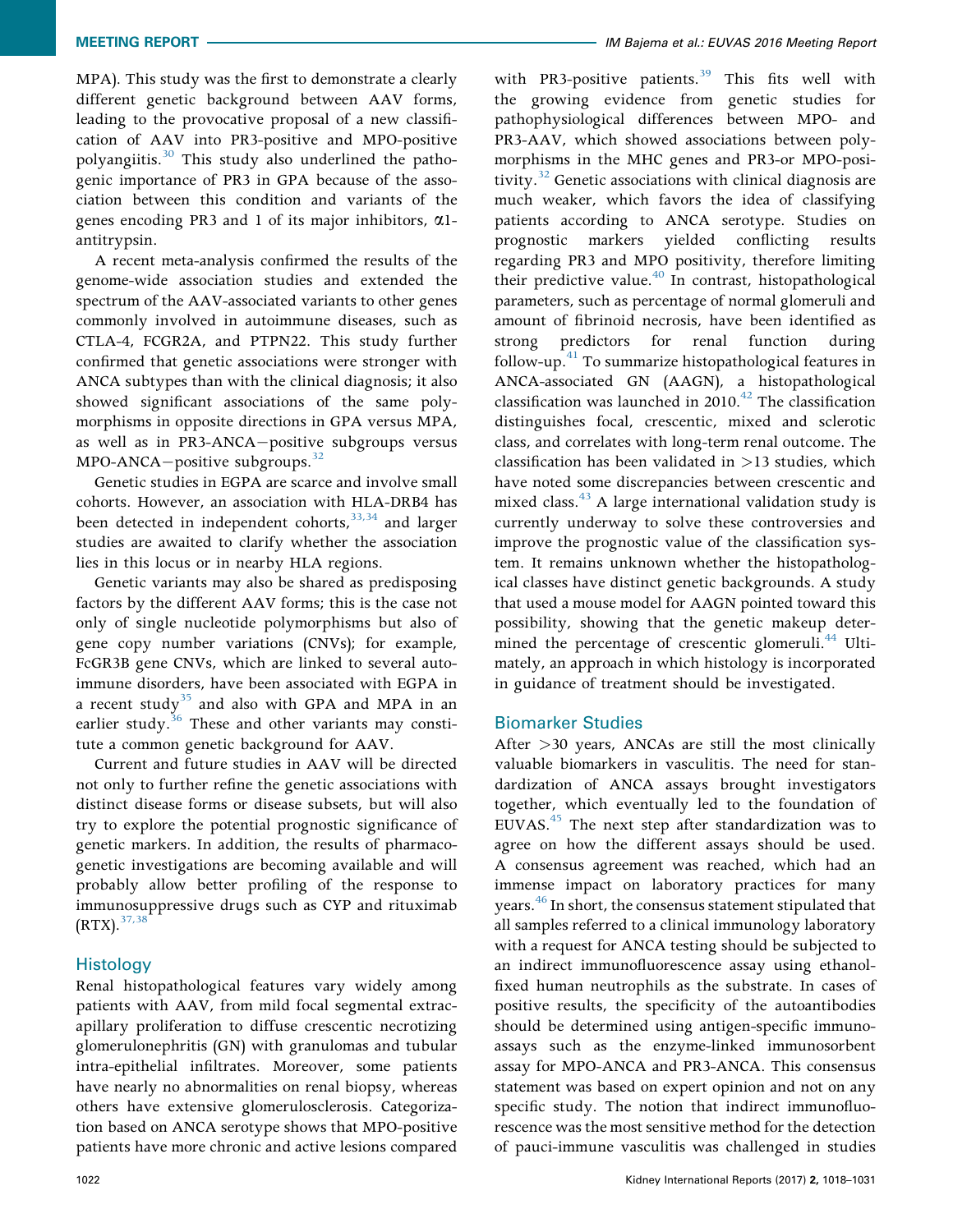that used capture enzyme-linked immunosorbent assays with carefully selected capturing antibodies. $47$ 

From the beginning, when EUVAS started to perform prospective clinical studies, it was decided that samples should be collected for future biomarker studies. The samples are stored in a central serum bank, which for many years was located at Statens Serum Institut in Copenhagen, Denmark. It has recently been moved to Lund, Sweden. The samples have been used for studies that evaluated new potential biomarkers.<sup>48</sup> In our continuous search for biomarkers to predict clinical outcome, promising new markers such as antiplasminogen antibodies and antimoesin antibodies will be the subject of future research. Traditionally, the focus has been on ANCA testing.<sup>49</sup> EUVAS has recently launched studies focusing on the evaluation of auto-mated studies.<sup>[50](#page-12-0)</sup> This was a major topic at the Leiden meeting. The main conclusion of these studies was that automated platforms and modern solid phase immunoassays are superior with respect to diagnostic yield to the standard indirect immunofluorescence on ethanol-fixed neutrophils. Consequently, there is now an urgent need to update the consensus statement from 1999; this is a work that is now in progress.

# Clinical Trials

Over the last 2 decades the European study group, the French Vasculitis group, and the American VCRC (Vasculitis Clinical Research Consortium) have completed a host of clinical trials that have provided the evidence base to allow refinement of therapeutic regimens in the treatment of AAVs; these trials have demonstrated an equivalence or improvement following reduced duration of CYP treatment, adjunctive use of plasmapheresis, and substitution of methotrexate or mycophenolate mofetil for CYP. Although definitions of remission in these studies have varied somewhat, the overall rates of remission induction have generally been high  $(80\% - 90\%;$  see Table 2), meaning that for most patients, these regimens are successfully turning the disease off. However, 2 major problems remain with these treatment strategies: the issue of disease relapse and adverse events. Newer trials have specifically been developed to address the issue of relapse, with regard to duration and type of immunosuppressive treatment, which will better inform us of what long-term treatment strategy is needed. Despite complete avoidance or significant reduction in CYP dosages, adverse events, and specifically infectious complications, have remained equal in various treatment arms. There is a consensus that some of these adverse events have contributed to the use of high-dose oral and i.v. glucocorticoids (GCs), which have been mandated and have been a mainstay in all of

Table 2. Induction remission trials in antineutrophil cytoplasmic antibody-associated vasculitis

| Trial            | Compared               | <b>Results</b>                                                       | Rates                                                                           |
|------------------|------------------------|----------------------------------------------------------------------|---------------------------------------------------------------------------------|
| CYCAZAREM        | CYP vs. CYP/AZA        | Equal remission                                                      | 93%                                                                             |
| <b>NORAM</b>     | MTX vs. CYP            | Equal remission                                                      | 89% vs. 90%                                                                     |
| <b>CYCLOPS</b>   | i.v. vs. oral CYP      | Equal remission                                                      | 88.1% vs. 87.7%                                                                 |
| <b>RAVE</b>      | RTX vs. CYP            | Equal remission: better<br>response in relapsers<br>and PR3-with RTX | 64% vs. 53%<br>(off steroids by<br>$6 \text{ mo}$<br>72% vs 42%<br>in relapsers |
| <b>RITUXIVAS</b> | RTX/CYP vs.<br>CYP/AZA | Equal remission                                                      | 76 vs. 82%                                                                      |
| <b>MYCYC</b>     | MMF vs CYP             | Equal remission but may<br>need more steroids                        | 73% vs. 74%<br>90% vs. 88%<br>with more steroids                                |

AZA, azathioprine; CYCAZAREM, cyclophosphamide vs. azathioprine for early remission phase of vasculitis; CYP, cyclophosphamide; CYCLOPS, randomized trial of daily oral versus pulse cyclophosphamide; MMF, mycophenolate mofetil; MTX, methotrexate; MYCYC, clinical trial of mycophenolate versus cyclophosphamide; NORAM, nonrenal Wegener's granulomatosis treated alternatively with methotrexate; RAVE, rituximab for ANCA-associated vasculitis; RITUXVAS, open label trial comparing a rituximab-based regimen with a standard cyclophosphamide/azathioprine regimen; RTX, rituximab.

the clinical trials to date. GC dosing in ANCA vasculitis and other inflammatory diseases has never really been subjected to thorough investigation, but the PEXIVAS (Plasma exchange and glucocorticoid dosing in the treatment of anti-neutrophil cytoplasm antibody associated vasculitis) study, which should report in 2018, has investigated 2 different prednisolone induction regimens. However, even PEXIVAS has mandated pulsed methylprednisolone use, and one question is whether more extreme steroid minimization is possible. In the world of transplantation, this has been achieved by using potent induction therapies that allow steroids to be withdrawn after 1 or 2 weeks. In AAV, steroid minimization has been achieved in small cohorts and randomized studies using combination induction therapies (combining low-dose CYP and  $RTX)^{51,52}$  or using alternative steroid-sparing agents such as avacopan, which is a C5a receptor inhibitor. $53$ The results are so far encouraging, and cohort studies from 2 London units have suggested equivalent remission rates and better side effect profiles, with lower rates of new-onset diabetes and fewer infections. Similarly, a phase II clinical trial of avacopan suggested equivalent outcomes to traditional steroid-based induction therapies. Both strategies now require testing in larger phase III studies, and although the ADVOCATE (C5a Receptor Inhibitor in AAV) trial of avacopan induction is currently underway, steroid-free induction therapy with RTX- and CYP-based combination treatment is yet to begin. However, these and other future trials should allow us to try to maintain efficacy but drive down side effect rates, thus improving outcomes for our patients. Several clinical trials are currently under development.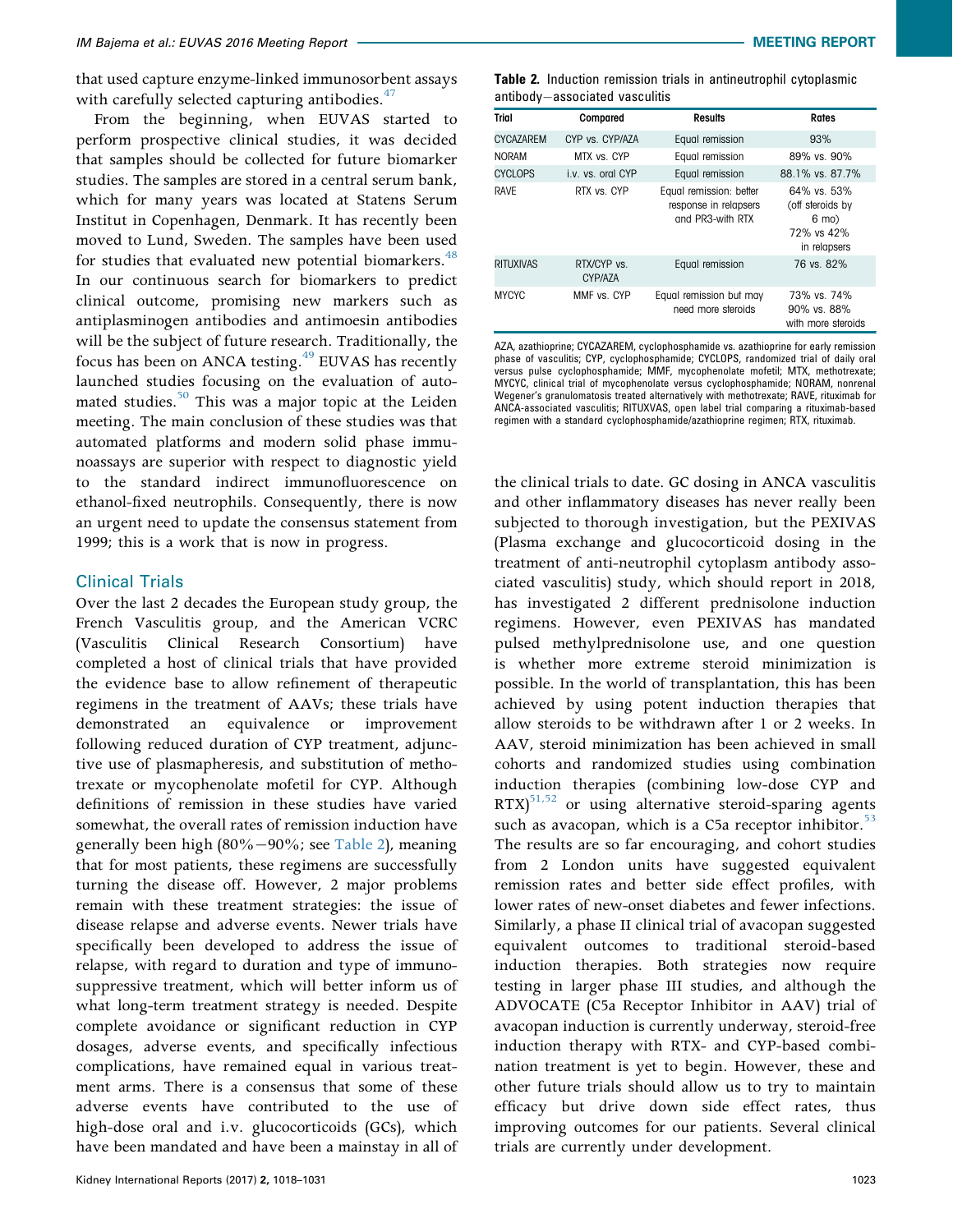## GOOD-IDES (Open-Label Phase II Study to Evaluate the Efficacy and Safety of IdeS in Anti-GBM Disease): Antibody Removal by IdeS Protein in Anti-GBM **Disease**

IdeS (IgG-degrading enzyme of Streptococcus pyogenes) is an enzyme produced by Streptococci that has a remarkable specificity for IgG. Phase I studies have shown that a single infusion of IdeS in a dose of 0.125 mg/kg can degrade all circulating IgG in the body to fc- and fab-fragments within a few hours. In addition, animal experiments have shown that IdeS in vivo is able to cleave the fc-fragments of anti–glomerular basement membrane (GBM) antibodies bound in the kidneys.<sup>[54](#page-12-0)</sup> Anti-GBM disease is a rare form of immune-mediated small vessel vasculitis. The pathogenesis is driven by autoantibodies directed to discrete epitopes on the  $\alpha$ -3 chain of type IV collagen. Most patients present with a severe form of rapidly progressive GN, and in addition, approximately onehalf of these patients experience alveolar hemorrhage, which can be life-threatening. We hypothesize that a single infusion of IdeS in addition to standard care will provide better renal survival compared with historical controls. Fifteen patients with anti-GBM who have a bad renal prognosis will be studied in an open-label, nonrandomized multicenter trial. This study will include patients with anti-GBM disease with circulating levels of anti-GBM and a glomerular filtration rate (GFR) of  $\langle 15 \text{ ml/min or a GFR that is} \rangle$ declining despite standard care. Patients with anuria lasting >48 hours, or who are on dialysis and required  $\geq$ 3 dialysis sessions will also be included. Patients with ongoing infection or other severe comorbidities will be excluded. All patients will receive a single infusion of 20 mg of IdeS and IV or oral CYP. Plasma exchange will be given to keep anti-GBM levels below toxic levels according to local practice. Steroids will be given as i.v. bolus doses the first 3 days of treatment and as oral prednisolone in doses equivalent to other EUVAS studies. The main endpoint is the proportion of patients with independent renal function at 6 months. Secondary endpoints include changes in GFR, albuminuria. and safety parameters. Coordinators are Professor Mårten Segelmark, Linköping University, Sweden, with financial support given by Hansa Medical AB, Lund, Sweden. Four centers in Sweden, 2 in Denmark, 4 in England, 1 in the Czech Republic, and 2 in France have been accepted as the centers for the study; more centers may be included.

## HAVEN: Hydroxychloroquine in GPA

We propose a phase II double-blind, randomized placebo-controlled trial, HAVEN (Hydroxychloroquine in ANCA Vasculitis Evaluation), in adult patients with

mild to moderate AAV who continue to have active disease after immunosuppressive induction therapy. Seventy-six patients will be randomized to hydroxychloroquine (HCQ) or placebo in a 1:1 ratio, in addition to standard maintenance therapies:  $GCs + azathioprine$ and/or methotrexate, and/or mycophenolate, and/or previous RTX >6 months ago. The primary endpoint assessed at 52 weeks will be the percentage of patients with uncontrolled AAV (defined as BVAS >3) treated with adjunctive HCQ 400 mg/d versus placebo. Secondary outcomes will include complete remission  $(BVAS = 0)$  and flare rates, time to remission, cumulative GC dosage, damage scores, adverse events, lipids, quality of life, and fatigue. Study duration is 4 years. We aim to demonstrate that repurposing HCQ in AAV improves vasculitis activity, morbidity, and quality of life. Coordinators are David D'Cruz and Alina Casian, Guy's Hospital, London (now funded by the Medical Research Council, London, United Kingdom).

# SMARTVAS: Rituximab/Cyclophosphamide and Minimal Dose Glucocorticoid in AAV

Patients with AAV are highly susceptible to therapyrelated adverse effects. Attempts to reduce these have so far failed, likely due to high GC dosing. We have successfully piloted a GC avoidance regimen and propose to compare this against conventional therapy to test whether it maintains efficacy while reducing adverse events, improves patient health, decreases costs, and reduces hospitalizations. In SMARTVAS (steroid avoidance trial in AAV), we will gain mechanistic insights into biomarkers of disease activity by comparing traditional urinary blood and protein with novel biomarkers including MCP-1 and CD163. The randomized controlled trial uses a  $2 \times 2$  factorial design, randomizing patients to CYP or low-dose CYP with RTX, combined with either 2 weeks of prednisolone (Pred) or 6 months Pred taper. This will be carried out in tertiary AAV centers, and will include patients with newly diagnosed AAV (GPA or MPA), who are ANCA positive and have biopsy proven vasculitis or evidence of pulmonary hemorrhage. We will include patients of all ages and levels of renal function. We will exclude: relapsing patients; patients who have been administered  $>2$  weeks of oral GC or  $>1$  g of methylprednisolone before randomization; patients with hepatitis C or B virus, or HIV infection; patients with malignancy within 5 years, except nonmelanoma skin cancer; patients who are pregnant or breast feeding; and patients who have been dialysis dependent for  $>14$ days. The experimental arm will consist of induction with RTX  $2 \times 1$  g given 2 weeks apart, with methylprednisolone 250 mg IV, and CYP 500 mg IV every 2 weeks (dose adjusted for age) and oral Pred 60 mg/d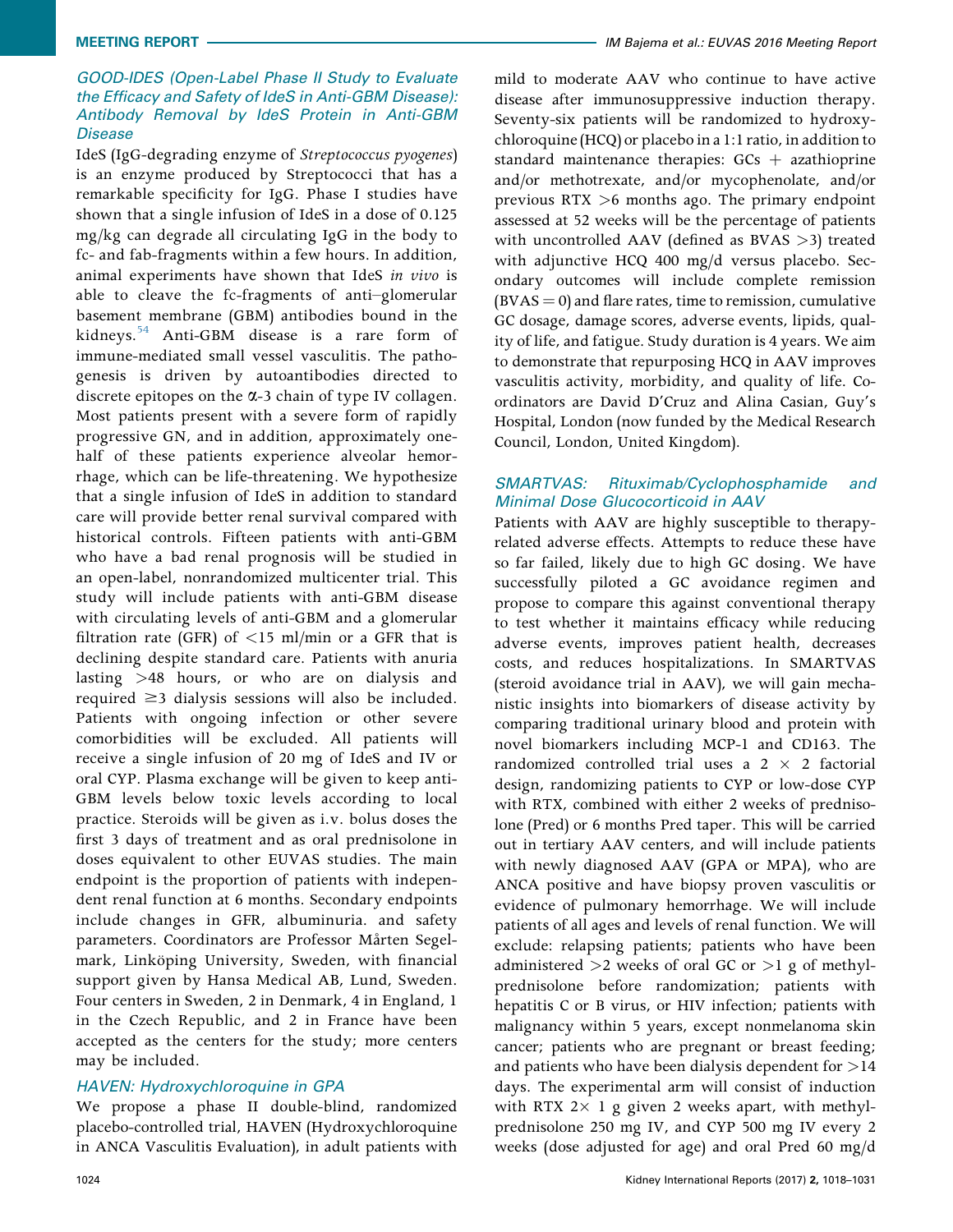for 1 week and 30 mg/d for the next week. The standard arm will consist of CYP adjusted for weight, age, and renal function (range:  $7.5-15$  mg/kg) given in 6 to 10 doses at 2 to 3 weekly intervals and Pred, starting at 1 mg/kg daily (maximum: 60 mg/d) tapered as guided by PEXIVAS results. After induction, all patients will commence azathioprine. The primary endpoint will be full disease remission at 6 months, defined by a BVAS of zero, with adherence to GC protocol. Secondary endpoints will be adverse effects, incidence of new-onset diabetes, estimated GFR, weight gain, and quality-of-life assessments, all at 6 months, and actuarial time to remission. In addition to clinical outcomes, we will perform a health economic analysis to investigate the within-trial and long-term incremental cost effectiveness of GC-free maintenance therapy in AAV. The analysis will use quality-adjusted life years, in line with NICE (National Institute for Clinical Excellence) guidance.<sup>[19,20](#page-11-0)</sup> We have estimated sample size based on remission rates of 75% from recent clinical trials (RITUXVAS [rituximab versus cyclophosphamide in AAV], RAVE [rituximab for AAV], and MYCYC [mycophenolate mofetil versus cyclophosphamide for remission induction in AAV]). For noninferiority between the standard and experimental arms, 262 patients are required for 80% power (95% 2-sided confidence interval) to exclude a difference in remission of  $>15\%$ , an acceptable margin if there are significant reductions in adverse events. Assuming a 10% dropout rate, we need to recruit 292 patients. Based on a survey sent to 30 UK vasculitis centers, which all support this proposal, we estimate 3 patients/center per year, which allows total recruitment over 3.5 years, and 4 years to complete follow-up. This proposal is from Alan Salama, University College London, London, United Kingdom.

# BIOVAS: Biologic Therapies in Refractory Non-ANCA **Vasculitides**

Biologic therapies are widely used in autoimmune diseases including AAV. The non-ANCA vasculitides represent several rare and very rare disorders for which there is a strong rationale for the efficacy of biologics but limited evidence for their use. BIOVAS (biologic agents in non-ANCA vasculitis) will study biologics targeting 3 key pathogenetic pathways across the spectrum of refractory non-AAV. It will recruit the minority of patients in whom adequate disease control fails with conventional therapy. This subgroup has increased risks of vital organ failure and death, and intolerance of conventional agents. They represent patients with the highest need and for whom a costeffectiveness analysis is likely to be favorable if biologic agents prove clinically effective. The pragmatic,

crossover design will optimize the power of the trial and reflect the real-world nature of adult and pediatric vasculitis care. Patients ( $n = 140$ ) from 8 non-AAV subgroups will be recruited from 15 vasculitis centers in the United Kingdom and Ireland and will be randomized to a sequence of 4 interventions (3 active and placebo) that will be administered double-blind, in 4 month treatment periods. Responders will continue the effective intervention to relapse or trial end at 24 months, whereas nonresponders will move to the next intervention in the sequence. BIOVAS aims to deliver a data set that will clearly guide funding decisions and National Health Service policy development in vasculitis of benefit both to vasculitis patients and their families, and to society at large. This study is proposed by David Jayne and Seerupani Gopulani, Cambridge, United Kingdom.

# Immunomonitoring in Rituximab-Treated AAV Patients

RTX, a chimeric CD20 antibody was successfully applied as induction treatment in AAV.<sup>[55,56](#page-12-0)</sup> Despite successful induction therapy, a subset of patients relapsed while they were being treated with azathioprine, methotrexate, or mycophenolate mofetil as a maintenance regime. $57-59$  $57-59$  Relapses of AAV can be severe, resulting in organ damage or death. $12$  In addition, the adverse effects of these immunosuppressive therapies have a high morbidity and lead to long-term complications, such as osteoporosis or cardiovascular disease.<sup>[60](#page-12-0)</sup> Therefore, continuous efforts are directed at the development of better maintenance regimens for AAV patients but also at early identification of patients at high risk for relapse.

A recent, pivotal randomized trial (MAINRITSAN [maintenance of remission using rituximab in systemic AAV] study) demonstrated the superiority of RTX over azathioprine as maintenance treatment in  $AAV$ .<sup>[61](#page-12-0)</sup> This study confirmed previous observations from several uncontrolled cohort studies that RTX could be used effectively and safely as maintenance treatment in AAV patients [\(Table 3\)](#page-8-0).<sup>[62](#page-12-0)-[72](#page-12-0)</sup> However, in all the published studies, RTX was used in a different regimen, with different timing and dosing. Roughly, RTX regimens could be classified into 2 different regimens, "fixed" or "on-demand" treatment. Fixed treatment applied RTX with repeated dosing at fixed intervals. On demand treatment applied RTX as a (re-)treatment upon clinical signs of a relapse.  $69,71,72$  The RTX fixed treatment strategy has been widely used in recent years ([Table 3\)](#page-8-0). This strategy has high sustained remission rates of 74% to 100%, with relapse rates varying from 0% to 20% during follow-up periods of 18 to 84 months versus RTX in nonfixed intervals, which have  $19\%$  to  $56\%$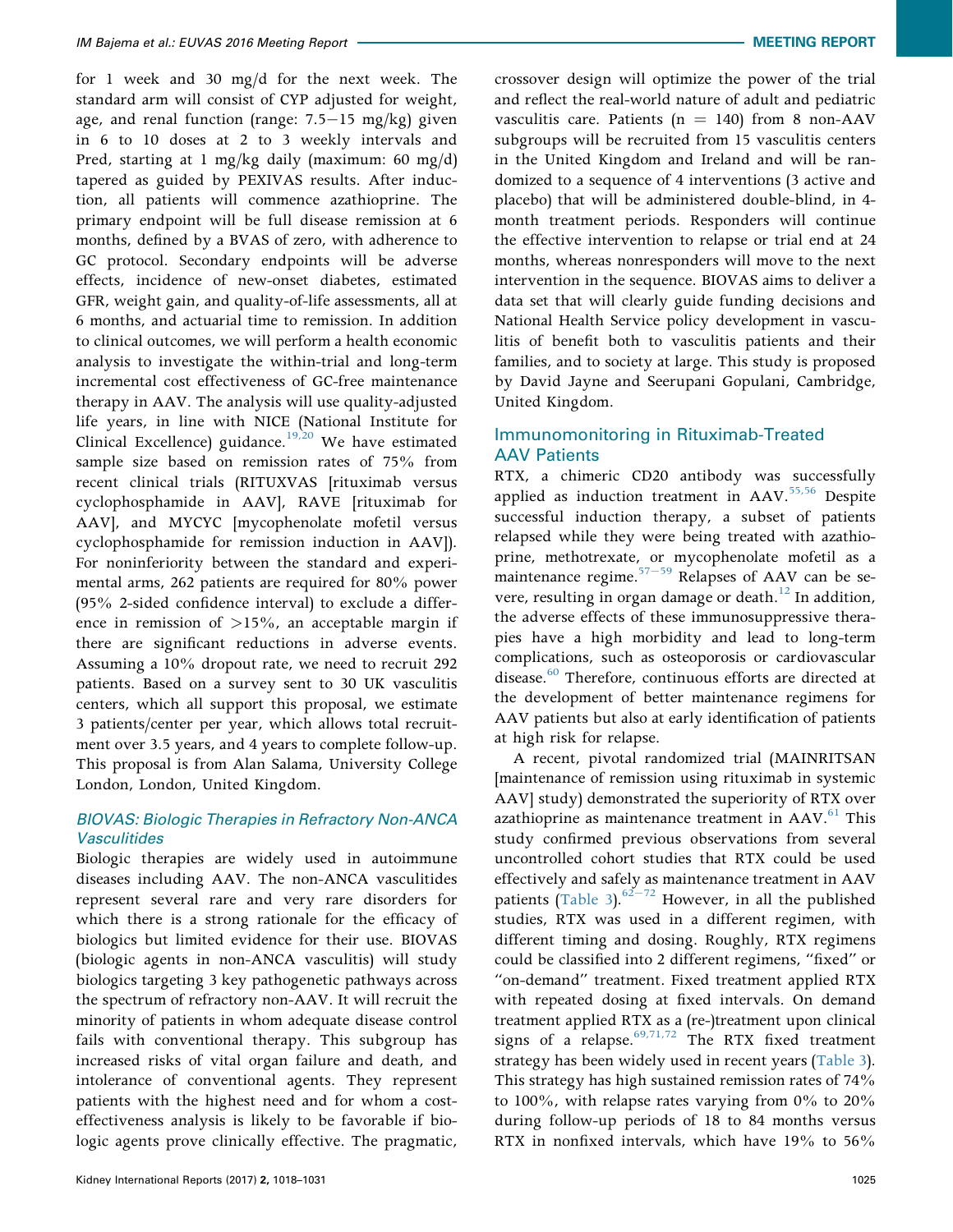#### <span id="page-8-0"></span>**Table 3.** Studies investigating RTX as maintenance regimen in AAV patients

| Trial                                               | <b>Study population</b>                                       | Maintenance regimen                                                                                                                                               | Induction                        | Follow-up (mo)                   | Relapse                                                                                        | Safety                                                                 | <b>Comments</b>                                                                      |
|-----------------------------------------------------|---------------------------------------------------------------|-------------------------------------------------------------------------------------------------------------------------------------------------------------------|----------------------------------|----------------------------------|------------------------------------------------------------------------------------------------|------------------------------------------------------------------------|--------------------------------------------------------------------------------------|
| <b>MAINRITSAN</b><br>Guillevin et al. <sup>61</sup> | GPA/MPA/rIAAV 87/23/5<br>New Dx                               | RTX 500 mg, day 0,14; then 6 mo $(3\times)$<br>$n=57$<br>Daily azathioprine till month 22. $n = 58$                                                               | $Cyc + GC$<br>6 mo               | 28                               | 5%<br>29%                                                                                      | Similar AE in both<br>groups $(25%)$                                   |                                                                                      |
| Pendergraft et al. <sup>62</sup>                    | GPA (43%)/MPA<br>Rec/Ref and new Dx<br>$(n = 172)$            | 1 g every 4 mo                                                                                                                                                    | CYC or RTX                       | 84                               | 20% (severe relapses 5%)<br>Average in remission:<br>$2.1$ yrs                                 | 14% severe infections<br>(36%<br>pulmonary)                            |                                                                                      |
| Rhee et al. <sup>63</sup>                           | <b>GPA/MPA</b><br>Rec/ref $n = 39$                            | 1 g every 4 mo for 2 yr                                                                                                                                           | Cyc or RTX                       | 12 $(n = 39)$<br>24 ( $n = 20$ ) | 7.6%<br>Relapse rate: 5.0/100 patient-years                                                    | 5% severe AE                                                           | Decrease of 87% in 30%<br>of patients with IS                                        |
| Smith et al. <sup>64</sup>                          | <b>GPA/MPA</b><br>Rec/Ref $n = 73$                            | 1 g every 6 mo $\times$ 2 yr ( $n = 45$ )<br>vs. RTX only in<br>relapses ( $n = 28$ )<br>Cumulative dose in patients treated regularly:<br>6 $(2-11)$ g           | Multiple, including<br>biologic  | $55(19-62)$                      | 12% preventive strategy vs. 72%<br>retreatment upon relapse at 24<br>mo (26% vs. 81% at 48 mo) | Severe AE 47% RTX vs. 32%<br>non-RTX severe infections<br>27% vs. 21%  | Considerable decrease in<br>GC, 38% discontinue<br>completely IS are<br>discontinued |
| Roubaud-Baudron<br>$et$ al. $65$                    | GPA (85%)/MPA<br>Rec/Ref (90%)<br>New Dx (10%)<br>$(n = 28)$  | 375 mg/m <sup>2</sup> every 6 mo<br>$(n = 13)$ 1 g biannual $(n = 4)$<br>1 g every 12 mo $(n = 3)$<br>Other regimens ( $n = 8$ ); average infusions:<br>$4(2-10)$ | CYC or RTX<br>or MTX             | $38(21-97)$                      | 7%<br>Relapse rate: 2.0/100 patient-years                                                      | 1 severe AE (infection)<br>3 patients with<br>mild infections          | Concomitant use of IS<br>in $>50\%$ pt RTX                                           |
| Charles et al. <sup>66</sup>                        | GPA (88%)/MPA<br>Rec/Ref<br>$(n = 80)$                        | 375 mg/m <sup>2</sup> every 6 mo<br>(26%) 500 mg every 6 mo (14%) 1 g every<br>6 mo (11%) Others                                                                  | Multiple,<br>including RTX       | $18(12-37)$                      | 20% treated with RTX vs. 44%<br>without the drug                                               | 22 SAEs 15% inf.<br>5% patients died                                   |                                                                                      |
| Alberici et al. <sup>67</sup>                       | GPA (90%)/MPA<br>Rec/Ref (97%)<br>New Dx $(3%)$<br>$(n = 69)$ | 1 g every 6 mo<br>2 <sub>yr</sub><br>Cumulative dose: 6 g                                                                                                         | CYC or RTX                       | 59 (44.5-73.3)                   | 13%<br>40% after complete<br>discontinuation of RTX<br>(34 m av CR)                            | 93 SAEs in 36 patients<br>29% severe infections<br>(57% in resp tract) | 90% of the patients are<br>able to dis-continue IS<br>and 48% GC                     |
| Calich et al. <sup>68</sup>                         | GPA<br>Rec/Ref (95%)<br>New Dx $(5%)$<br>$(n = 66)$           | 500 mg every 6 mo $\times$ 1.5 yr<br>Cumulative dose: $4.6 \pm 1.7$ g                                                                                             | <b>RTX</b>                       | 34.2 (8-60) mo                   | 12%, RR: 11.2 /100<br>patient-years 5 pts relapsed<br>in the first 2 yrs                       | 21 severe AE.<br>13.6% infections                                      | 50% granulomatous disease<br>Reduction GC                                            |
| Besada et al. <sup>70</sup>                         | <b>GPA</b><br>Rec/Ref (80%)<br>New Dx (20%)<br>$(n = 35)$     | $2 \times 1$ g 2 wk apart, then 2 g annually<br>Cumulative dose: $8 g (2-13 g)$                                                                                   | RTX $2 \times 1$ g               | 47 (2-88) mo                     | 23%<br>Relapse rate: 6.6/100<br>patient-years                                                  | 26% severe infections<br>37% disc RTX $(\downarrow$ lgG)               | GC reduced from 22 mg<br>to 5 mg/d 21%<br>disc. compl.                               |
| Cartin-Ceba et al. <sup>71</sup>                    | GPA<br>Rec/ref<br>$(N = 53)$                                  | 375 mg/m <sup>2</sup> /wk $\times$ 4 (90%) or 1 g every<br>2 wks $\times$ 2 (10%) upon CD19+cells<br>or increase in PR3-ANCA vs. RTX only<br>in relapses          | CYC or RTX                       | $52.8(32.4 - 74.4)$              | 0% patients treated according<br>to a preventive strategy vs.<br>32 on relapse                 | 30 infections<br>(9 in respiratory tract)                              |                                                                                      |
| Yusof et $al^{72}$                                  | <b>GPA</b><br>$(N = 35)$                                      | $2 \times 1$ g RTX upon clinical presentation<br>of relapse (BVAS $>1$ )                                                                                          | $2 \times 1$ g RTX + GC          | 18                               | Naive B cells 6 mo: RR 0%. 12<br>mo: 14% at 18 mo. No naive<br>B cells 6 mo: 31% and 54%       | Not determined                                                         |                                                                                      |
| Moog et al. <sup>69</sup>                           | <b>GPA/MPA</b><br>$(N = 11)$                                  | 375 mg/m <sup>2</sup> every 6-9 mo (53%),<br>relapse (35%) or B cells/ANCA titers<br>(12%)<br>Mean cumlative dose: 1608 mg<br>Mean no. of doses: 2.2              | Single RTX 375 mg/m <sup>2</sup> | 24                               | 4/11 minor relapse in 24 mo                                                                    | 26 infections in 11 patients,<br>correlated with previous CYC          | Retrospective                                                                        |

AAV, antineutrophil cytoplasmic antibody (ANCA)-associated vasculitis; AE, adverse event; BVAS, Birmingham Vasculitis Activity Score; CYC, cyclophosphamide; Dx, diagnosis; GC, glucocorticoid; GPA, granulomatosis with polya IS, immunosuppression; MAINRITSAN, maintenance of remission using rituximab in systemic AAV; MPA, microscopic polyangiitis; RTX, rituximab; SAE, serious adverse event.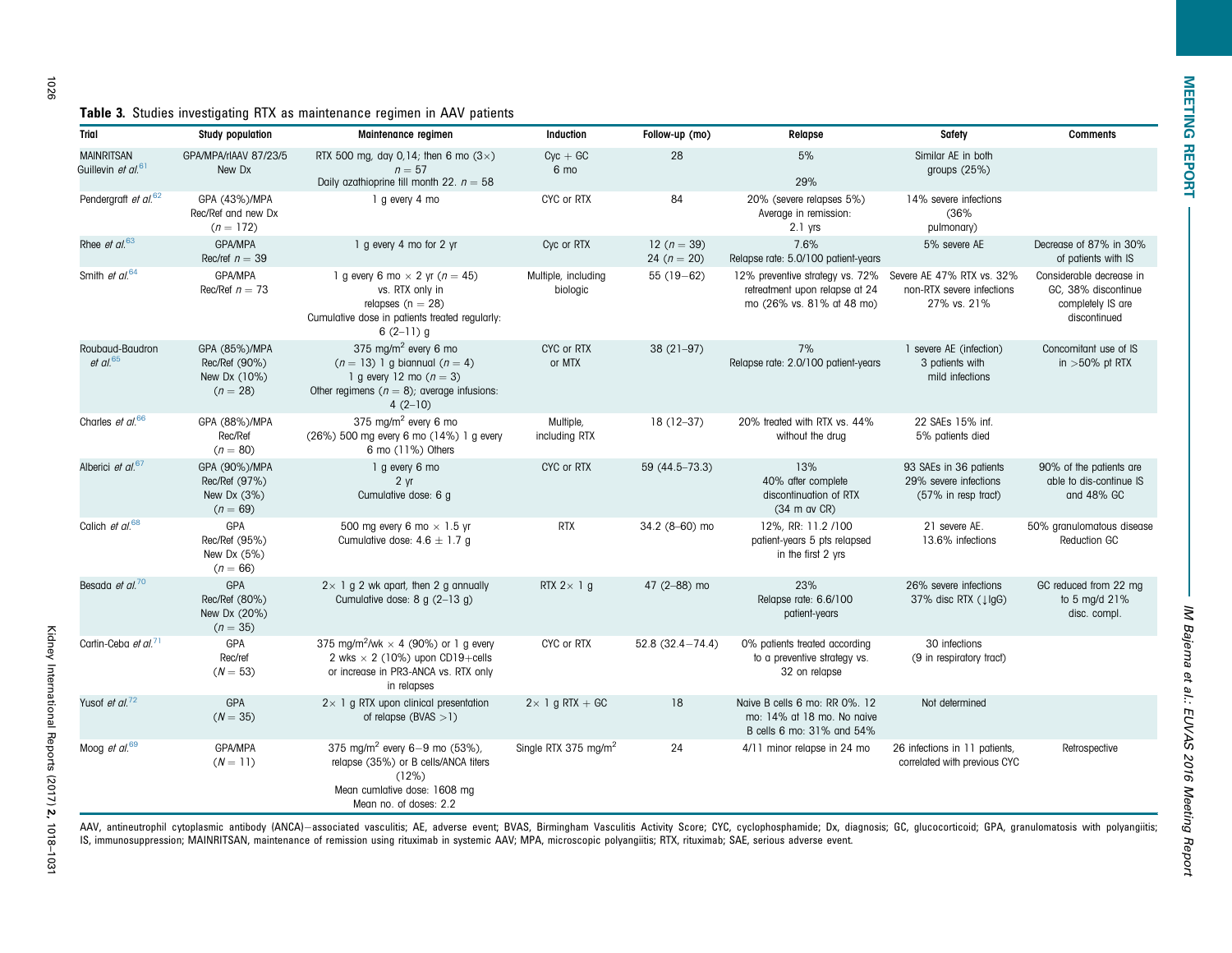sustained remission with relapse rates of 32% to  $72\%$ .<sup>[59](#page-12-0)</sup> There is a risk of overtreatment using the fixed retreatment strategy. In contrast, a major advantage is the successful tapering and even discontinuation of glucocorticoids in patients on a fixed retreatment regimen. The RTX on demand strategy also seems effective in uncontrolled cohort studies $69,71$ ; however, this treatment strategy inherently holds the risk of serious organ damage and high use of GCs because clinical relapse can have acute onset and progression.

Therefore, there is increasing tendency to apply RTX retreatment on the basis of established biomarkers of AAV disease. However, a rise in ANCA titers or B-cell repopulation does not consistently predict a relapse in AAV.<sup>[59](#page-12-0)</sup> In addition to these different treatment regimens, the approach within each study to use RTX was different. Studies that investigated the fixed treatment strategy used heterogeneous intervals ranging from 4 months,  $62,63$  to 6 months,  $64-69$  $64-69$  to annually.  $65,70$ Although studies that investigated on demand treatment applied RTX as a (re-)treatment at the clinical signs of a relapse,  $69,71,72$  the definition of relapse, however, was also heterogeneous—either based upon the discretion of the clinician discretion or upon specific biomarkers (e.g., ANCA titer or repopulation of B-cells). $65,71$  There is currently an ongoing trial that is investigating these 2 dosing regimens to address these issues ([ClinicalTrials.gov](http://ClinicalTrials.gov) NCT01731561). Briefly, patients are receiving retreatment with RTX based on ANCA titers and CD19+ B-cell return or at fixed 6-monthly intervals. Taken all together, one can appreciate that, although effectiveness of RTX is well-documented, these studies failed to elucidate the optimal maintenance strategy for the application of RTX in AAV patients.

#### Refractory Vasculitis

After >2 decades of collaborative effort, treatment and prognosis of AAV has clearly improved.<sup>[73,74](#page-12-0)</sup> First-wave EUVAS trials constituted a pioneering attempt of personalized medicine by stratifying patients and treatments according to predicted severity. These trials were mainly aimed to more adjusted and standardized use of available immunosuppressive agents (CYP, methotrexate, azathioprine, and later, mycophenolate) in AAV (specifically GPA and MPA) and resulted in an improvement in long-term prognosis. Subsequently, new therapies became available and the efficacy of RTX as the first alternative to CYP for patients with severe disease was demonstrated. Other approaches are currently being tested to improve current induction therapies, including avacopan  $(C5a$  inhibitor)<sup>[53](#page-12-0)</sup> or plasma exchange.<sup>75</sup>

Evidence-based recommendations based on clinical trials performed with AAV patients are frequently extrapolated to other forms of severe necrotizing systemic vasculitis. For instance, RTX has also been applied to severe or refractory forms of EGPA, $^{76}$  $^{76}$  $^{76}$  IgA vasculitis, $77$  and polyarteritis nodosa.<sup>78</sup> Treatment with RTX has also been a major advance in the treatment of cryoglobulinemic vasculitis; in this case, it was supported by specific clinical trials that demonstrated its efficacy.<sup>[79,80](#page-12-0)</sup>

However, some patients do not appropriately respond to current therapeutic options and are referred to as refractory patients. Refractory patients have been identified in all vasculitis categories. A subset of previously considered refractory AAV patients have subsequently benefited from RTX, particularly patients who failed induction of remission and relapsing patients. RTX has overcome some of side effects of CYP, although symptomatic hypogammaglobulinemia with associated infection may be of concern in some patients after repeated infusions. $81$  For relapsing GPA patients with moderate disease, abatacept may also be a promising therapy<sup>82</sup>; it is being tested in a phase III clinical trial. Refractory patients, particularly before the availability of RTX, were treated with a variety of other agents, including, anti-CD52 alemtuzumab, <sup>[83](#page-13-0)</sup> deoxyspergualin (gusperimus),  $84$  antithymocytic globulin,  $85$ IV Ig, $^{86}$  $^{86}$  $^{86}$  and, more recently, a combination of RTX with low-dose CYP. Sporadically, some patients have been subjected to autologous stem cell transplantation.

In the field of large-vessel vasculitis, recent clinical trials have demonstrated that relapsing patients with GCA may benefit from anti-interleukin (IL)-6 receptor blockade with tocilizumab<sup>[87,88](#page-13-0)</sup> or from recombinant Ig-CTLA-4 abatacept.<sup>[89](#page-13-0)</sup> Sirukumab (anti-IL-6) is currently being tested in a randomized controlled trial.

The term refractory patients is heterogeneous and includes patients with severe irreversible organ damage at the time of diagnosis, which is difficult to reverse with any immunosuppressive or immunomodulatory treatment, patients with grumbling disease despite treatment, relapsing patients, and patients with intolerance or severe toxicity caused by current treatments. Other categories also need to be considered: heterogeneity and misdiagnosis. Pathogenic heterogeneity within what has been considered a single disease may apply to several systemic forms of vasculitis and may determine why some patients may not respond to commonly useful therapies but may respond to others. A clear example of pathogenetic heterogeneity is polyarteritis nodosa; a similar clinicopathological phenotype may be triggered by viruses (mainly hepatitis B virus), produced by ADA-2 deficiency, associated with hematologic malignancies, or be idiopathic.  $90,91$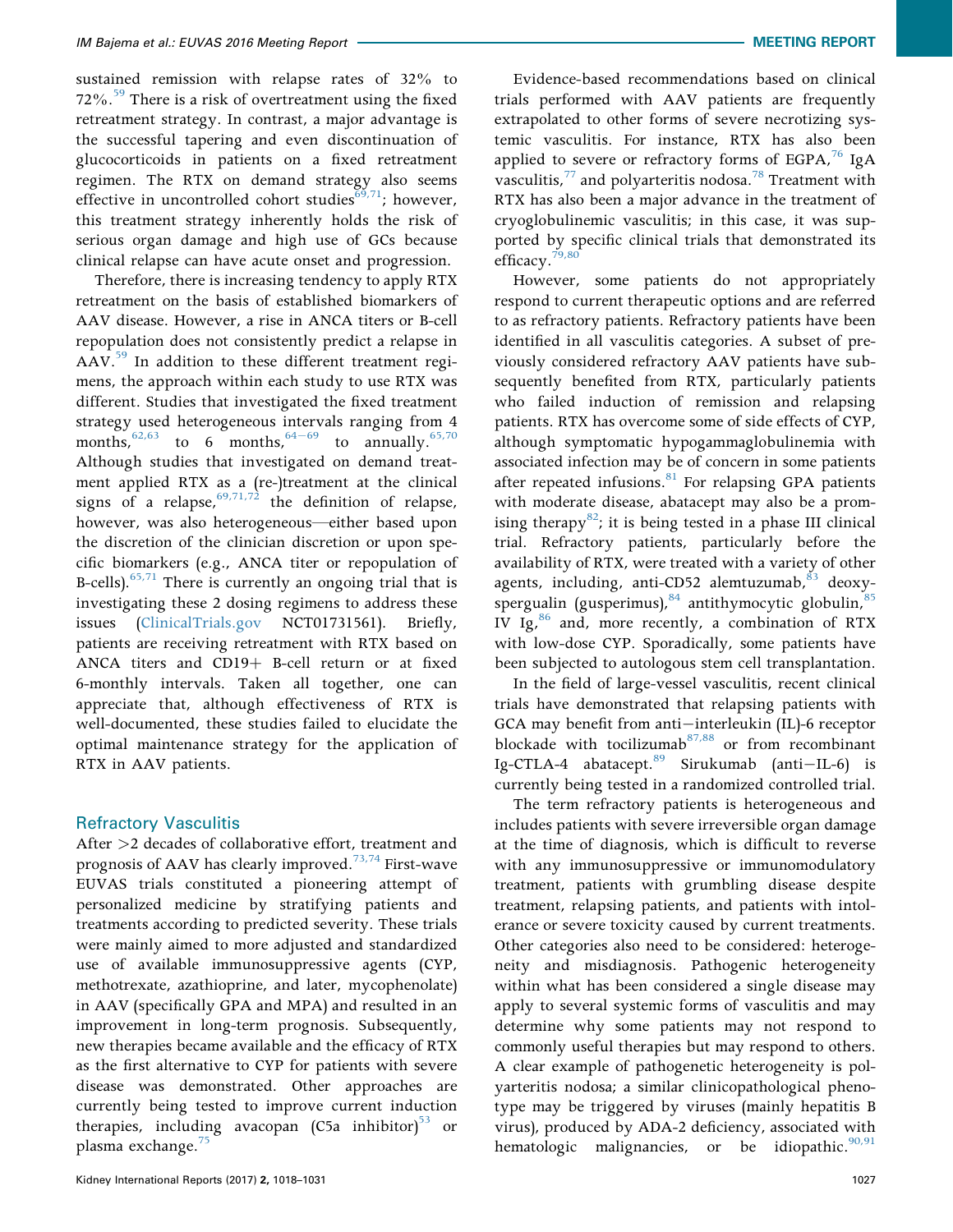<span id="page-10-0"></span>Another example may be ANCA-positive EGPA, which resembles MPA or GPA more, and ANCA-negative EGPA, which resembles primary hypereosinophilic syndrome and potentially benefits from eosinophiltargeting therapies. In this sense, refractory and/or relapsing EGPA is unique among AAV in responding to mepolizumab.<sup>[92](#page-13-0)</sup> Certain chronic manifestations of EGPA (e.g., asthma) may also respond to anti-IgE omalizumab.<sup>[93](#page-13-0)</sup> Cryoglobulinemic vasculitis may be triggered by viruses, mostly hepatitis C virus, B-cell clones or malignancies, and plasma-cell malignancies or clones (such as monoclonal gammopathy of unknown significance); the latter may not respond to RTX, but it will respond to lenalidomide or botezomib.<sup>[94](#page-13-0)</sup>

Misdiagnosis may also account for refractoriness, and this may particularly apply to patients with largevessel vasculitis, which is frequently diagnosed on clinical or imaging grounds. When there is an incomplete response, this may also suggest an alternative diagnosis (i.e., structural vasculopathy, periaortitis and/or IgG4 disease, AAV, among others).

The potential therapeutic armamentarium to be tried in patients with truly refractory systemic vasculitis is quickly expanding as new targeted or immunomodulatory therapies have shown efficacy or are considered in other chronic inflammatory diseases. Options for refractory patients may include extending therapies that have been effective in some systemic vasculitis to other vasculitis types with common pathogenic mechanisms (i.e., avacopan tested in AAV to IgA vasculitis or cryoglobulinemic vasculitis; tocilizumab effective in GCA to AAV) or applying targeted therapies that have been proven useful in other autoimmune or chronic inflammatory diseases (anti-IL-12/23 p40, anti-IL-17, anti-IL-1, anti-tumor necrosis factor, anti-Blys/B-cell activating factor belimumab, lenalidomide, bortezomib, tofacitinb (JAK1 and JAK2 inhibitor) among others. All these have been used in case reports or small case series of a variety of vasculitis.

Although performing clinical trials with all these drugs and disease variants is not feasible for short or medium-term, perhaps a consensus stratified and sequential approach, which also takes also in consideration heterogeneity and subtypes, would contribute to improvement in the care of refractory patients.

# **DISCLOSURES**

All the authors declared no competing interests.

#### **REFERENCES**

1. [Craven A, Robson J, Ponte C, et al. ACR/EULAR-endorsed](http://refhub.elsevier.com/S2468-0249(17)30394-7/sref1) [study to develop Diagnostic and Classi](http://refhub.elsevier.com/S2468-0249(17)30394-7/sref1)fication Criteria for [Vasculitis \(DCVAS\).](http://refhub.elsevier.com/S2468-0249(17)30394-7/sref1) Clin Exp Nephrol. 2013;17:619–621.

- 2. [Luqmani RA, Bacon PA, Moots RJ, et al. Birmingham](http://refhub.elsevier.com/S2468-0249(17)30394-7/sref2) [Vasculitis Activity Score \(BVAS\) in systemic necrotizing](http://refhub.elsevier.com/S2468-0249(17)30394-7/sref2) vasculitis. QJM[. 1994;87:671](http://refhub.elsevier.com/S2468-0249(17)30394-7/sref2)–678.
- 3. [Stone JH, Hoffman GS, Merkel PA, et al. A disease-speci](http://refhub.elsevier.com/S2468-0249(17)30394-7/sref3)fic [activity index for Wegener](http://refhub.elsevier.com/S2468-0249(17)30394-7/sref3)'s granulomatosis: modification of [the Birmingham Vasculitis Activity Score. International](http://refhub.elsevier.com/S2468-0249(17)30394-7/sref3) [Network for the Study of the Systemic Vasculitides \(INSSYS\).](http://refhub.elsevier.com/S2468-0249(17)30394-7/sref3) [Arthritis Rheum](http://refhub.elsevier.com/S2468-0249(17)30394-7/sref3). 2001;44:912–920.
- 4. [Mukhtyar C, Lee R, Brown D, et al. Modi](http://refhub.elsevier.com/S2468-0249(17)30394-7/sref4)fication and validation [of the Birmingham Vasculitis Activity Score \(version 3\).](http://refhub.elsevier.com/S2468-0249(17)30394-7/sref4) Ann Rheum Dis[. 2009;68:1827](http://refhub.elsevier.com/S2468-0249(17)30394-7/sref4)–1832.
- 5. [Exley AR, Bacon PA, Luqmani RA, et al. Development and](http://refhub.elsevier.com/S2468-0249(17)30394-7/sref5) [initial validation of the Vasculitis Damage Index for the](http://refhub.elsevier.com/S2468-0249(17)30394-7/sref5) [standardized clinical assessment of damage in the systemic](http://refhub.elsevier.com/S2468-0249(17)30394-7/sref5) vasculitides. [Arthritis Rheum](http://refhub.elsevier.com/S2468-0249(17)30394-7/sref5). 1997;40:371–380.
- 6. [Suppiah R, Flossman O, Mukhtyar C, et al. Measurement of](http://refhub.elsevier.com/S2468-0249(17)30394-7/sref6) [damage in systemic vasculitis: a comparison of the Vasculitis](http://refhub.elsevier.com/S2468-0249(17)30394-7/sref6) [Damage Index with the Combined Damage Assessment In](http://refhub.elsevier.com/S2468-0249(17)30394-7/sref6)dex. [Ann Rheum Dis](http://refhub.elsevier.com/S2468-0249(17)30394-7/sref6). 2011;70:80–85.
- 7. [Fauci AS, Haynes BF, Katz P, et al. Wegener](http://refhub.elsevier.com/S2468-0249(17)30394-7/sref7)'s gran[ulomatosis: prospective clinical and therapeutic experience](http://refhub.elsevier.com/S2468-0249(17)30394-7/sref7) [with 85 patients for 21 years.](http://refhub.elsevier.com/S2468-0249(17)30394-7/sref7) Ann Intern Med. 1983;98:76–85.
- 8. [DeGroot K, Harper L, Jayne DRW, et al. Pulse versus daily oral](http://refhub.elsevier.com/S2468-0249(17)30394-7/sref8) [cyclophosphamide for induction of remission in ANCA](http://refhub.elsevier.com/S2468-0249(17)30394-7/sref8)[associated vasculitis a randomised controlled trial.](http://refhub.elsevier.com/S2468-0249(17)30394-7/sref8) Ann Intern Med[. 2009;150:670](http://refhub.elsevier.com/S2468-0249(17)30394-7/sref8)–680.
- 9. [DeGroot K, Rasmussen N, Bacon P, et al. Randomised trial of](http://refhub.elsevier.com/S2468-0249(17)30394-7/sref9) [cyclophosphamide versus methotrexate for induction of](http://refhub.elsevier.com/S2468-0249(17)30394-7/sref9) [remission in early systemic antineutrophil cytoplasmic](http://refhub.elsevier.com/S2468-0249(17)30394-7/sref9) [antibody-associated vasculitis.](http://refhub.elsevier.com/S2468-0249(17)30394-7/sref9) Arthritis Rheum. 2005;52: 2461–[2469.](http://refhub.elsevier.com/S2468-0249(17)30394-7/sref9)
- 10. [Jayne DR, Gaskin G, Rasmussen N, et al. Randomized trial of](http://refhub.elsevier.com/S2468-0249(17)30394-7/sref10) [plasma exchange or high-dosage methylprednisolone as](http://refhub.elsevier.com/S2468-0249(17)30394-7/sref10) [adjunctive therapy for severe renal vasculitis.](http://refhub.elsevier.com/S2468-0249(17)30394-7/sref10) J Am Soc Nephrol[. 2007;18:2180](http://refhub.elsevier.com/S2468-0249(17)30394-7/sref10)–2188.
- 11. [Jayne DR, Rasmussen N, Andrassy K, et al. A randomized](http://refhub.elsevier.com/S2468-0249(17)30394-7/sref11) [trial of maintenance therapy for vasculitis associated with](http://refhub.elsevier.com/S2468-0249(17)30394-7/sref11) [antineutrophil cytoplasmic autoantibodies.](http://refhub.elsevier.com/S2468-0249(17)30394-7/sref11) N Engl J Med. [2003;349:36](http://refhub.elsevier.com/S2468-0249(17)30394-7/sref11)–44.
- 12. [Flossmann O, Berden A, de Groot K, et al. Long-term patient](http://refhub.elsevier.com/S2468-0249(17)30394-7/sref12) [survival in ANCA-associated vasculitis.](http://refhub.elsevier.com/S2468-0249(17)30394-7/sref12) Ann Rheum Dis. [2011;70:488](http://refhub.elsevier.com/S2468-0249(17)30394-7/sref12)–494.
- 13. [Harper L, Morgan MD, Walsh M, et al. Pulse versus daily oral](http://refhub.elsevier.com/S2468-0249(17)30394-7/sref13) [cyclophosphamide for induction of remission in ANCA](http://refhub.elsevier.com/S2468-0249(17)30394-7/sref13)[associated vasculitis: long-term follow-up.](http://refhub.elsevier.com/S2468-0249(17)30394-7/sref13) Ann Rheum Dis. [2012;71:955](http://refhub.elsevier.com/S2468-0249(17)30394-7/sref13)–960.
- 14. [Heijl C, Harper L, Flossmann O, et al. Incidence of malignancy](http://refhub.elsevier.com/S2468-0249(17)30394-7/sref14) [in patients treated for antineutrophil cytoplasm antibody](http://refhub.elsevier.com/S2468-0249(17)30394-7/sref14)[associated vasculitis: follow-up data from European Vasculitis](http://refhub.elsevier.com/S2468-0249(17)30394-7/sref14) [Study Group clinical trials.](http://refhub.elsevier.com/S2468-0249(17)30394-7/sref14) Ann Rheum Dis. 2011;70:1415–1421.
- 15. [Mahr A, Katsahian S, Varet H, et al. Revisiting the classi](http://refhub.elsevier.com/S2468-0249(17)30394-7/sref15)fica[tion of clinical phenotypes of anti-neutrophil cytoplasmic](http://refhub.elsevier.com/S2468-0249(17)30394-7/sref15) [antibody-associated vasculitis: a cluster analysis.](http://refhub.elsevier.com/S2468-0249(17)30394-7/sref15) Ann Rheum Dis[. 2013;72:1003](http://refhub.elsevier.com/S2468-0249(17)30394-7/sref15)–1010.
- 16. [Hruskova Z, Jancova E, Lanska V, et al. Characteristics and](http://refhub.elsevier.com/S2468-0249(17)30394-7/sref16) [outcomes of patients with ANCA-associated vasculitis in the](http://refhub.elsevier.com/S2468-0249(17)30394-7/sref16) Czech population. Presse Méd[. 2013;42\(suppl\):664](http://refhub.elsevier.com/S2468-0249(17)30394-7/sref16)–665.
- 17. [Sznajd J, Salama AD, Jayne D, et al. United Kingdom &](http://refhub.elsevier.com/S2468-0249(17)30394-7/sref17) [Ireland Vasculitis Registry \(UKIVAS\): cross-sectional data on](http://refhub.elsevier.com/S2468-0249(17)30394-7/sref17)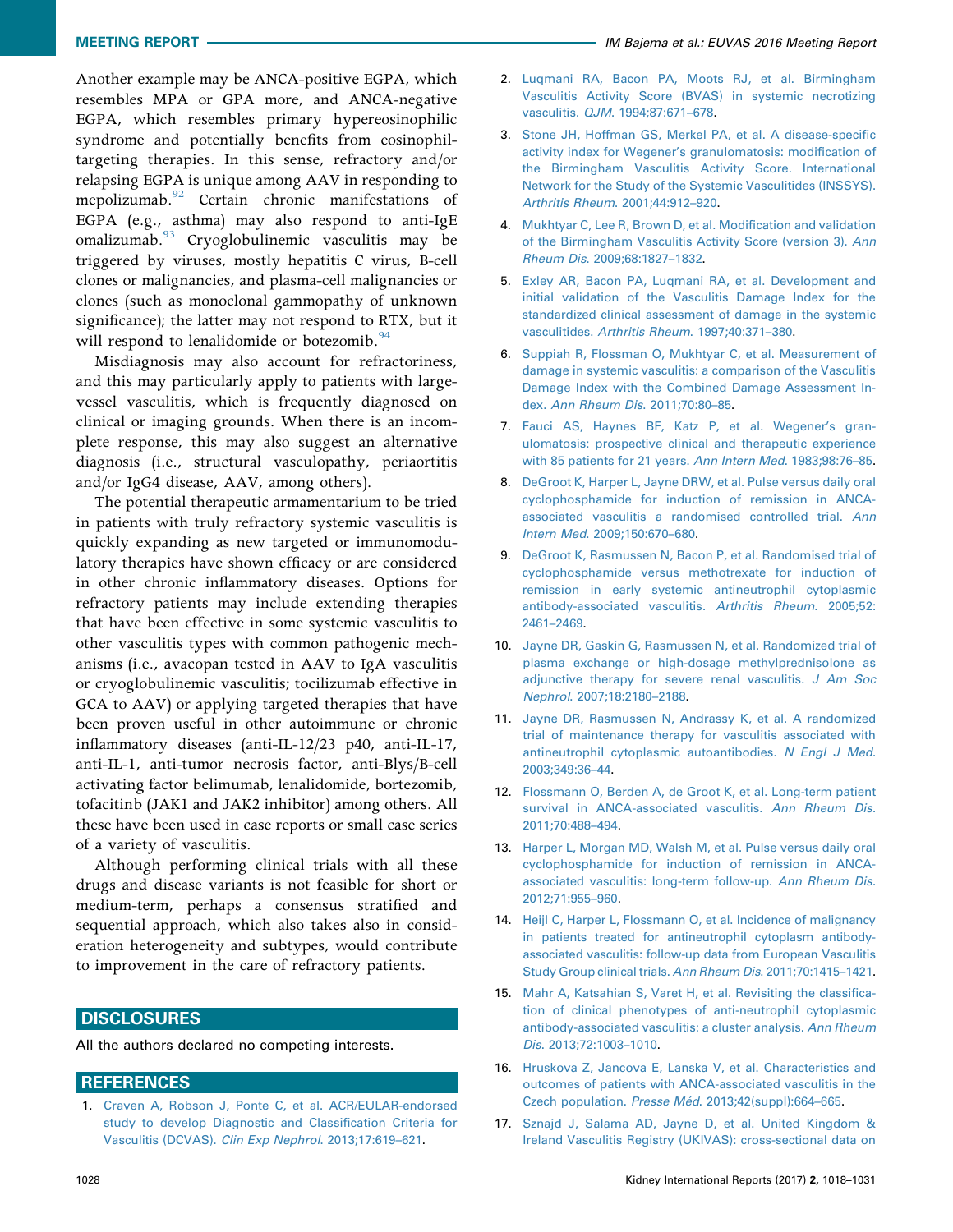<span id="page-11-0"></span>the first 556 patients. Rheumatology[. 2014;53\(suppl 1\):](http://refhub.elsevier.com/S2468-0249(17)30394-7/sref17) i184–[i185.](http://refhub.elsevier.com/S2468-0249(17)30394-7/sref17)

- 18. [Sznajd J, Salama AD, Jayne D, et al. United Kingdom &](http://refhub.elsevier.com/S2468-0249(17)30394-7/sref18) [Ireland Vasculitis Registry \(UKIVAS\): cross-sectional data on](http://refhub.elsevier.com/S2468-0249(17)30394-7/sref18) the first 1085 patients. [Arthritis Rheumatol](http://refhub.elsevier.com/S2468-0249(17)30394-7/sref18). 2014;66(suppl [10\):773.](http://refhub.elsevier.com/S2468-0249(17)30394-7/sref18)
- 19. [Padjas A, Sznajd J, Szczeklik W, et al. Rare disease registries:](http://refhub.elsevier.com/S2468-0249(17)30394-7/sref19) [an initiative to establish vasculitis registry in Poland.](http://refhub.elsevier.com/S2468-0249(17)30394-7/sref19) Pol Arch Med Wewn[. 2014;124:143](http://refhub.elsevier.com/S2468-0249(17)30394-7/sref19)–144.
- 20. [Canhão H, Faustino A, Martins F, Fonseca JE. Reuma.pt](http://refhub.elsevier.com/S2468-0249(17)30394-7/sref20) The [Rheumatic Diseases Portuguese register.](http://refhub.elsevier.com/S2468-0249(17)30394-7/sref20) Acta Reumatol Port. [2011;36:45](http://refhub.elsevier.com/S2468-0249(17)30394-7/sref20)–56.
- 21. [Ponte C, Luqmani RA, Mendonça S, et al. Reuma.pt:](http://refhub.elsevier.com/S2468-0249(17)30394-7/sref21) [moving forward to vasculitis.](http://refhub.elsevier.com/S2468-0249(17)30394-7/sref21) Acta Reumatol Port. [2014;39\(Suppl\):104.](http://refhub.elsevier.com/S2468-0249(17)30394-7/sref21)
- 22. [Solans-Laqué R, Caminal L, Saez L, J. Clinical features and](http://refhub.elsevier.com/S2468-0249(17)30394-7/sref22) [mortality causes in a large cohort of Spanish patients](http://refhub.elsevier.com/S2468-0249(17)30394-7/sref22) [with ANCA associated vasculitides.](http://refhub.elsevier.com/S2468-0249(17)30394-7/sref22) Ann Rheum Dis. [2012;71\(Suppl 3\):231](http://refhub.elsevier.com/S2468-0249(17)30394-7/sref22).
- 23. [Solans R, Caminal L, Fraile G, et al. Antineutrophil cyto](http://refhub.elsevier.com/S2468-0249(17)30394-7/sref23)[plasmic autoantibody-associated vasculitis in older patients](http://refhub.elsevier.com/S2468-0249(17)30394-7/sref23) [\(REVAS study\).](http://refhub.elsevier.com/S2468-0249(17)30394-7/sref23) Presse Med. 2013;42:751.
- 24. [Ponte C, Sznajd J, Martins F, et al. The vasculitis registry of](http://refhub.elsevier.com/S2468-0249(17)30394-7/sref24) [three European countries: moving towards a global European](http://refhub.elsevier.com/S2468-0249(17)30394-7/sref24) vasculitis registry? [Acta Reumatol Port](http://refhub.elsevier.com/S2468-0249(17)30394-7/sref24). 2015;40(Suppl): 57–[58.](http://refhub.elsevier.com/S2468-0249(17)30394-7/sref24)
- 25. Ponte C, Sznajd J, O'[Neill L, Luqmani RA. Optimisation of](http://refhub.elsevier.com/S2468-0249(17)30394-7/sref25) [vasculitis disease assessments in clinical trials, clinical care](http://refhub.elsevier.com/S2468-0249(17)30394-7/sref25) [and long-term databases.](http://refhub.elsevier.com/S2468-0249(17)30394-7/sref25) Clin Exp Rheumatol. 2014;32: [118](http://refhub.elsevier.com/S2468-0249(17)30394-7/sref25)–125.
- 26. [Alberici F, Martorana D, Vaglio A. Genetic aspects of anti](http://refhub.elsevier.com/S2468-0249(17)30394-7/sref26)[neutrophil cytoplasmic antibody-associated vasculitis.](http://refhub.elsevier.com/S2468-0249(17)30394-7/sref26) [Nephrol Dial Transplant](http://refhub.elsevier.com/S2468-0249(17)30394-7/sref26). 2015;30(Suppl 1):i37–i45.
- 27. [Jagiello P, Gencik M, Arning L, et al. New genomic region for](http://refhub.elsevier.com/S2468-0249(17)30394-7/sref27) Wegener'[s granulomatosis as revealed by an extended as](http://refhub.elsevier.com/S2468-0249(17)30394-7/sref27)[sociation screen with 202 apoptosis-related genes.](http://refhub.elsevier.com/S2468-0249(17)30394-7/sref27) Hum Genet[. 2004;114:468](http://refhub.elsevier.com/S2468-0249(17)30394-7/sref27)–477.
- 28. [Mahr AD, Edberg JC, Stone JH, et al. Alpha](http://refhub.elsevier.com/S2468-0249(17)30394-7/sref28)<sub>1</sub>-antitrypsin defi[ciency-related alleles Z and S and the risk of Wegener](http://refhub.elsevier.com/S2468-0249(17)30394-7/sref28)'s [granulomatosis.](http://refhub.elsevier.com/S2468-0249(17)30394-7/sref28) Arthritis Rheum. 2010;62:3760–3767.
- 29. [Martorana D, Maritati F, Malerba G, et al. PTPN22 R620W](http://refhub.elsevier.com/S2468-0249(17)30394-7/sref29) [polymorphism in the ANCA-associated vasculitides.](http://refhub.elsevier.com/S2468-0249(17)30394-7/sref29) Rheumatology[. 2012;51:805](http://refhub.elsevier.com/S2468-0249(17)30394-7/sref29)–812.
- 30. [Lyons PA, Rayner TF, Trivedi S, et al. Genetically distinct](http://refhub.elsevier.com/S2468-0249(17)30394-7/sref30) [subsets within ANCA-associated vasculitis.](http://refhub.elsevier.com/S2468-0249(17)30394-7/sref30) N Engl J Med. [2012;367:214](http://refhub.elsevier.com/S2468-0249(17)30394-7/sref30)–223.
- 31. [Xie G, Roshandel D, Sherva R, et al. Association of gran](http://refhub.elsevier.com/S2468-0249(17)30394-7/sref31)[ulomatosis with polyangiitis \(Wegener](http://refhub.elsevier.com/S2468-0249(17)30394-7/sref31)'s) with HLA-DPB1\*04 [and SEMA6A gene variants: evidence from genome-wide](http://refhub.elsevier.com/S2468-0249(17)30394-7/sref31) analysis. [Arthritis Rheum](http://refhub.elsevier.com/S2468-0249(17)30394-7/sref31). 2013;65:2457–2468.
- 32. [Rahmattulla C, Mooyaart AL, van Hooven D, et al. Genetic](http://refhub.elsevier.com/S2468-0249(17)30394-7/sref32) [variants in ANCA-associated vasculitis: a meta-analysis.](http://refhub.elsevier.com/S2468-0249(17)30394-7/sref32) Ann Rheum Dis[. 2016;75:1687](http://refhub.elsevier.com/S2468-0249(17)30394-7/sref32)–1692.
- 33. [Vaglio A, Martorana D, Maggiore U, et al. HLA-DRB4 as a](http://refhub.elsevier.com/S2468-0249(17)30394-7/sref33) [genetic risk factor for Churg-Strauss syndrome.](http://refhub.elsevier.com/S2468-0249(17)30394-7/sref33) Arthritis Rheum[. 2007;56:3159](http://refhub.elsevier.com/S2468-0249(17)30394-7/sref33)–3166.
- 34. [Wieczorek S, Hellmich B, Gross WL, et al. Associations of](http://refhub.elsevier.com/S2468-0249(17)30394-7/sref34) [Churg-Strauss syndrome with the HLA-DRB1 locus, and](http://refhub.elsevier.com/S2468-0249(17)30394-7/sref34) [relationship to the genetics of antineutrophil cytoplasmic](http://refhub.elsevier.com/S2468-0249(17)30394-7/sref34)

[antibody-associated vasculitides: comment on the article by](http://refhub.elsevier.com/S2468-0249(17)30394-7/sref34) Vaglio, et al. [Arthritis Rheum](http://refhub.elsevier.com/S2468-0249(17)30394-7/sref34). 2008;58:329–330.

- 35. [Martorana D, Bonatti F, Alberici F, et al. Fc](http://refhub.elsevier.com/S2468-0249(17)30394-7/sref35)y-receptor 3B [\(FCGR3B\) copy number variations in patients with eosino](http://refhub.elsevier.com/S2468-0249(17)30394-7/sref35)[philic granulomatosis with polyangiitis.](http://refhub.elsevier.com/S2468-0249(17)30394-7/sref35) J Allergy Clin Immunol[. 2016;137:1597](http://refhub.elsevier.com/S2468-0249(17)30394-7/sref35)–1599.
- 36. [Fanciulli M, Norsworthy PJ, Petretto E, et al. FCGR3B copy](http://refhub.elsevier.com/S2468-0249(17)30394-7/sref36) [number variation is associated with susceptibility to sys](http://refhub.elsevier.com/S2468-0249(17)30394-7/sref36)[temic, but not organ-speci](http://refhub.elsevier.com/S2468-0249(17)30394-7/sref36)fic, autoimmunity. Nat Genet. [2007;39:721](http://refhub.elsevier.com/S2468-0249(17)30394-7/sref36)–723.
- 37. [Cartin-Ceba R, Indrakanti D, Specks U, et al. The pharmaco](http://refhub.elsevier.com/S2468-0249(17)30394-7/sref37)genomic association of Fcy [receptors and cytochrome P450](http://refhub.elsevier.com/S2468-0249(17)30394-7/sref37) [enzymes with response to rituximab or cyclophosphamide](http://refhub.elsevier.com/S2468-0249(17)30394-7/sref37) [treatment in antineutrophil cytoplasmic antibody-associated](http://refhub.elsevier.com/S2468-0249(17)30394-7/sref37) vasculitis. [Arthritis Rheumatol](http://refhub.elsevier.com/S2468-0249(17)30394-7/sref37). 2017;69:169–175.
- 38. [Alberici F, Smith RM, Fonseca M, et al. Association of a](http://refhub.elsevier.com/S2468-0249(17)30394-7/sref38) [TNFSF13B \(BAFF\) regulatory region single nucleotide poly](http://refhub.elsevier.com/S2468-0249(17)30394-7/sref38)[morphism with response to rituximab in antineutrophil](http://refhub.elsevier.com/S2468-0249(17)30394-7/sref38) [cytoplasmic antibody-associated vasculitis.](http://refhub.elsevier.com/S2468-0249(17)30394-7/sref38) J Allergy Clin Immunol[. 2017;139:1684](http://refhub.elsevier.com/S2468-0249(17)30394-7/sref38)–1687.
- 39. [Hauer HA, Bajema IM, van Houwelingen H, et al. Renal his](http://refhub.elsevier.com/S2468-0249(17)30394-7/sref39)[tology in ANCA-associated vasculitis: differences between](http://refhub.elsevier.com/S2468-0249(17)30394-7/sref39) [diagnostic and serologic subgroups.](http://refhub.elsevier.com/S2468-0249(17)30394-7/sref39) Kidney Int. 2002;61: 80–[89.](http://refhub.elsevier.com/S2468-0249(17)30394-7/sref39)
- 40. [Hilhorst M, van Paassen P, Tervaert JW, et al. Proteinase 3-](http://refhub.elsevier.com/S2468-0249(17)30394-7/sref40) [ANCA vasculitis versus myeloperoxidase-ANCA Vasculitis.](http://refhub.elsevier.com/S2468-0249(17)30394-7/sref40) [J Am Soc Nephrol](http://refhub.elsevier.com/S2468-0249(17)30394-7/sref40). 2015;26:2314–2327.
- 41. [Vergunst CE, van Gurp E, Hagen EC, et al. An index for renal](http://refhub.elsevier.com/S2468-0249(17)30394-7/sref41) [outcome in ANCA-associated glomerulonephritis.](http://refhub.elsevier.com/S2468-0249(17)30394-7/sref41) Am J Kidney Dis[. 2003;41:532](http://refhub.elsevier.com/S2468-0249(17)30394-7/sref41)–538.
- 42. [Berden AE, Ferrario F, Hagen EC, et al. Histopathologic clas](http://refhub.elsevier.com/S2468-0249(17)30394-7/sref42)sifi[cation of ANCA-associated glomerulonephritis.](http://refhub.elsevier.com/S2468-0249(17)30394-7/sref42) J Am Soc Nephrol[. 2010;21:1628](http://refhub.elsevier.com/S2468-0249(17)30394-7/sref42)–1636.
- 43. [van Daalen E, Ferrario F, Noel LH, et al. Twenty-](http://refhub.elsevier.com/S2468-0249(17)30394-7/sref43)five years of [RENHIS: a history of histopathological studies within EUVAS.](http://refhub.elsevier.com/S2468-0249(17)30394-7/sref43) Nephrol Dial Transpl[. 2015;30\(Suppl 1\):i31](http://refhub.elsevier.com/S2468-0249(17)30394-7/sref43)–i36.
- 44. [Xiao H, Ciavatta D, Aylor, et al. Genetically determined](http://refhub.elsevier.com/S2468-0249(17)30394-7/sref44) [severity of anti-myeloperoxidase glomerulonephritis.](http://refhub.elsevier.com/S2468-0249(17)30394-7/sref44) Am J Pathol[. 2013;182:1219](http://refhub.elsevier.com/S2468-0249(17)30394-7/sref44)–1226.
- 45. [Hagen EC, Andrassy K, Csernok E, et al. Development and](http://refhub.elsevier.com/S2468-0249(17)30394-7/sref45) [standardization of solid phase assays for the detection of anti](http://refhub.elsevier.com/S2468-0249(17)30394-7/sref45)[neutrophil cytoplasmic antibodies \(ANCA\). A report on the](http://refhub.elsevier.com/S2468-0249(17)30394-7/sref45) [second phase of an international cooperative study on the](http://refhub.elsevier.com/S2468-0249(17)30394-7/sref45) [standardization of ANCA assays.](http://refhub.elsevier.com/S2468-0249(17)30394-7/sref45) J Immunol Methods. [1996;196:1](http://refhub.elsevier.com/S2468-0249(17)30394-7/sref45)–15.
- 46. [Savige J, Gillis D, Benson E, et al. International consensus](http://refhub.elsevier.com/S2468-0249(17)30394-7/sref46) [statement on testing and reporting of antineutrophil cyto](http://refhub.elsevier.com/S2468-0249(17)30394-7/sref46)[plasmic antibodies \(ANCA\).](http://refhub.elsevier.com/S2468-0249(17)30394-7/sref46) Am J Clin Pathol. 1999;111: [507](http://refhub.elsevier.com/S2468-0249(17)30394-7/sref46)–513.
- 47. [Baslund B, Segelmark M, Wiik A, et al. Screening for anti](http://refhub.elsevier.com/S2468-0249(17)30394-7/sref47)[neutrophil cytoplasmic antibodies \(ANCA\): is indirect immu](http://refhub.elsevier.com/S2468-0249(17)30394-7/sref47)nofl[uorescence the method of choice?](http://refhub.elsevier.com/S2468-0249(17)30394-7/sref47) Clin Exp Immunol. [1995;99:486](http://refhub.elsevier.com/S2468-0249(17)30394-7/sref47)–492.
- 48. [Pepper RJ, Hamour S, Chavele KM, et al. Leukocyte and](http://refhub.elsevier.com/S2468-0249(17)30394-7/sref48) [serum S100A8/S100A9 expression re](http://refhub.elsevier.com/S2468-0249(17)30394-7/sref48)flects disease activity in [ANCA-associated vasculitis and glomerulonephritis.](http://refhub.elsevier.com/S2468-0249(17)30394-7/sref48) Kidney Int[. 2013;83:1150](http://refhub.elsevier.com/S2468-0249(17)30394-7/sref48)–1158.
- 49. [Rasmussen N, Salmela A, Ekstrand A, et al. Changes in pro](http://refhub.elsevier.com/S2468-0249(17)30394-7/sref49)[teinase 3 anti-neutrophil cytoplasm autoantibody levels in](http://refhub.elsevier.com/S2468-0249(17)30394-7/sref49)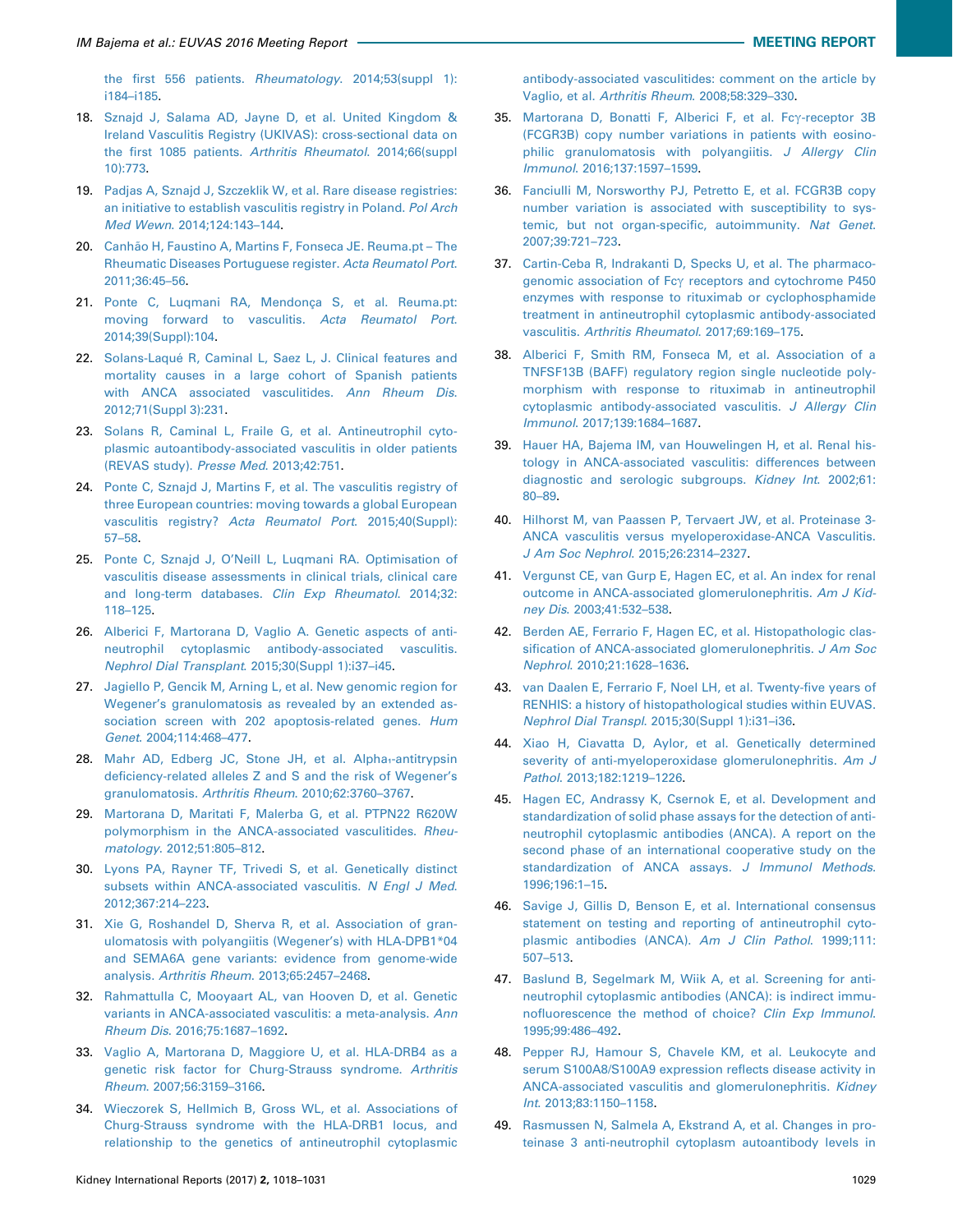<span id="page-12-0"></span>[early systemic granulomatosis with polyangiitis \(Wegener](http://refhub.elsevier.com/S2468-0249(17)30394-7/sref49)'s) may refl[ect treatment rather than disease activity.](http://refhub.elsevier.com/S2468-0249(17)30394-7/sref49) Clin Exp Rheumatol[. 2013;31:S38](http://refhub.elsevier.com/S2468-0249(17)30394-7/sref49)–S44.

- 50. [Csernok E, Damoiseaux J, Rasmussen N, et al. Evaluation of](http://refhub.elsevier.com/S2468-0249(17)30394-7/sref50) [automated multi-parametric indirect immuno](http://refhub.elsevier.com/S2468-0249(17)30394-7/sref50)fluorescence [assays to detect anti-neutrophil cytoplasmic antibodies](http://refhub.elsevier.com/S2468-0249(17)30394-7/sref50) [\(ANCA\) in granulomatosis with polyangiitis \(GPA\) and](http://refhub.elsevier.com/S2468-0249(17)30394-7/sref50) [microscopic polyangiitis \(MPA\).](http://refhub.elsevier.com/S2468-0249(17)30394-7/sref50) Autoimmun Rev. 2016;15: [736](http://refhub.elsevier.com/S2468-0249(17)30394-7/sref50)–741.
- 51. [Turner-Stokes T, Sandhu E, Pepper RJ, et al. Induction](http://refhub.elsevier.com/S2468-0249(17)30394-7/sref51) [treatment of ANCA-associated vasculitis with a single dose of](http://refhub.elsevier.com/S2468-0249(17)30394-7/sref51) rituximab. [Rheumatology](http://refhub.elsevier.com/S2468-0249(17)30394-7/sref51). 2014;53:1395–1403.
- 52. [McAdoo SP, Bedi R, Tarzi R, et al. Ofatumumab for B cell](http://refhub.elsevier.com/S2468-0249(17)30394-7/sref52) [depletion therapy in ANCA-associated vasculitis: a single](http://refhub.elsevier.com/S2468-0249(17)30394-7/sref52)[centre case series.](http://refhub.elsevier.com/S2468-0249(17)30394-7/sref52) Rheumatology. 2016;55:1437–1442.
- 53. [Jayne DRW, Bruchfeld AN, Harper L, et al. Randomized trial](http://refhub.elsevier.com/S2468-0249(17)30394-7/sref53) [of C5a receptor inhibitor avacopan in ANCA-associated](http://refhub.elsevier.com/S2468-0249(17)30394-7/sref53) vasculitis. [J Am Soc Nephrol](http://refhub.elsevier.com/S2468-0249(17)30394-7/sref53). 2017;28:2756–2767.
- 54. [Yang R, Otten MA, Hellmark T, et al. Successful treatment of](http://refhub.elsevier.com/S2468-0249(17)30394-7/sref54) [experimental glomerulonephritis with IdeS and EndoS, IgG](http://refhub.elsevier.com/S2468-0249(17)30394-7/sref54)[degrading streptococcal enzymes.](http://refhub.elsevier.com/S2468-0249(17)30394-7/sref54) Nephrol Dial Transplant. [2010;25:2479](http://refhub.elsevier.com/S2468-0249(17)30394-7/sref54)–2486.
- 55. [Stone JH, Merkel PA, Spiera R, et al. RTX versus cyclophos](http://refhub.elsevier.com/S2468-0249(17)30394-7/sref55)[phamide for ANCA-associated vasculitis.](http://refhub.elsevier.com/S2468-0249(17)30394-7/sref55) N Engl J Med. [2010;363:221](http://refhub.elsevier.com/S2468-0249(17)30394-7/sref55)–232.
- 56. [Jones RB, Tervaert JW, Hauser T, et al. RTX versus cyclo](http://refhub.elsevier.com/S2468-0249(17)30394-7/sref56)[phosphamide in ANCA-associated renal vasculitis.](http://refhub.elsevier.com/S2468-0249(17)30394-7/sref56) N Engl J Med[. 2010;363:211](http://refhub.elsevier.com/S2468-0249(17)30394-7/sref56)–220.
- 57. [Hiemstra TF, Walsh M, Mahr A, et al. Mycophenolate mofetil](http://refhub.elsevier.com/S2468-0249(17)30394-7/sref57) [vs azathioprine for remission maintenance in antineutrophil](http://refhub.elsevier.com/S2468-0249(17)30394-7/sref57) [cytoplasmic antibody-associated vasculitis: a randomized](http://refhub.elsevier.com/S2468-0249(17)30394-7/sref57) controlled trial. JAMA[. 2010;304:2381](http://refhub.elsevier.com/S2468-0249(17)30394-7/sref57)–2388.
- 58. [Pagnoux C, Mahr A, Hamidou MA, et al. Azathioprine or](http://refhub.elsevier.com/S2468-0249(17)30394-7/sref58) [methotrexate maintenance for ANCA-associated vasculitis.](http://refhub.elsevier.com/S2468-0249(17)30394-7/sref58) N Engl J Med[. 2008;359:2790](http://refhub.elsevier.com/S2468-0249(17)30394-7/sref58)–2803.
- 59. [Alba MA, Flores-Suarez LF. RTX as maintenance therapy for](http://refhub.elsevier.com/S2468-0249(17)30394-7/sref59) [ANCA associated vasculitis: how, when and why?](http://refhub.elsevier.com/S2468-0249(17)30394-7/sref59) Rheumatol Clin[. 2016;12:39](http://refhub.elsevier.com/S2468-0249(17)30394-7/sref59)–46.
- 60. [Robson J, Doll H, Suppiah R, et al. Damage in the Anca](http://refhub.elsevier.com/S2468-0249(17)30394-7/sref60)[associated vasculitides: long-term data from the European](http://refhub.elsevier.com/S2468-0249(17)30394-7/sref60) [Vasculitis Study Group \(EUVAS\) therapeutic trials.](http://refhub.elsevier.com/S2468-0249(17)30394-7/sref60) Ann Rheum Dis[. 2015;74:177](http://refhub.elsevier.com/S2468-0249(17)30394-7/sref60)–184.
- 61. [Guillevin L, Pagnoux C, Karras A, et al. RTX versus azathio](http://refhub.elsevier.com/S2468-0249(17)30394-7/sref61)[prine for maintenance in ANCA-associated vasculitis.](http://refhub.elsevier.com/S2468-0249(17)30394-7/sref61) N Engl J Med[. 2014;371:1771](http://refhub.elsevier.com/S2468-0249(17)30394-7/sref61)–1780.
- 62. [Pendergraft WF 3rd, Cortazar FB, Wenger J, et al. Long-term](http://refhub.elsevier.com/S2468-0249(17)30394-7/sref62) [maintenance therapy using RTX-induced continuous B-cell](http://refhub.elsevier.com/S2468-0249(17)30394-7/sref62) [depletion in patients with ANCA vasculitis.](http://refhub.elsevier.com/S2468-0249(17)30394-7/sref62) Clin J Am Soc Nephrol[. 2014;9:736](http://refhub.elsevier.com/S2468-0249(17)30394-7/sref62)–744.
- 63. [Rhee EP, Laliberte KA, Niles JL. RTX as maintenance therapy](http://refhub.elsevier.com/S2468-0249(17)30394-7/sref63) [for anti-neutrophil cytoplasmic antibody-associated vascu](http://refhub.elsevier.com/S2468-0249(17)30394-7/sref63)litis. [Clin J Am Soc Nephrol](http://refhub.elsevier.com/S2468-0249(17)30394-7/sref63). 2010;5:1394–1400.
- 64. [Smith RM, Jones RB, Guerry MJ, et al. RTX for remission](http://refhub.elsevier.com/S2468-0249(17)30394-7/sref64) [maintenance in relapsing antineutrophil cytoplasmic](http://refhub.elsevier.com/S2468-0249(17)30394-7/sref64) [antibody-associated vasculitis.](http://refhub.elsevier.com/S2468-0249(17)30394-7/sref64) Arthritis Rheum. 2012;64: [3760](http://refhub.elsevier.com/S2468-0249(17)30394-7/sref64)–3769.
- 65. [Roubaud-Baudron C, Pagnoux C, Méaux-Ruault N, et al. RTX](http://refhub.elsevier.com/S2468-0249(17)30394-7/sref65) [maintenance therapy for granulomatosis with polyangiitis](http://refhub.elsevier.com/S2468-0249(17)30394-7/sref65) [and microscopic polyangiitis.](http://refhub.elsevier.com/S2468-0249(17)30394-7/sref65) J Rheumatol. 2012;39:125–130.
- 66. [Charles P, Néel A, Tieulié N, et al. RTX for induction and](http://refhub.elsevier.com/S2468-0249(17)30394-7/sref66) [maintenance treatment of ANCA-associated vasculitides: a](http://refhub.elsevier.com/S2468-0249(17)30394-7/sref66) [multicentre retrospective study on 80 patients.](http://refhub.elsevier.com/S2468-0249(17)30394-7/sref66) Rheumatology[. 2014;53:532](http://refhub.elsevier.com/S2468-0249(17)30394-7/sref66)–539.
- 67. [Alberici F, Smith RM, Jones RB, et al. Long-term follow-up of](http://refhub.elsevier.com/S2468-0249(17)30394-7/sref67) [patients who received repeat-dose RTX as maintenance](http://refhub.elsevier.com/S2468-0249(17)30394-7/sref67) [therapy for ANCA-associated vasculitis.](http://refhub.elsevier.com/S2468-0249(17)30394-7/sref67) Rheumatology. [2015;54:1153](http://refhub.elsevier.com/S2468-0249(17)30394-7/sref67)–1160.
- 68. [Calich AL, Puéchal X, Pugnet G, et al. RTX for induction and](http://refhub.elsevier.com/S2468-0249(17)30394-7/sref68) [maintenance therapy in granulomatosis with polyangiitis](http://refhub.elsevier.com/S2468-0249(17)30394-7/sref68) (Wegener'[s\). Results of a single-center cohort study on 66](http://refhub.elsevier.com/S2468-0249(17)30394-7/sref68) patients. [J Autoimmun](http://refhub.elsevier.com/S2468-0249(17)30394-7/sref68). 2014;50:135–141.
- 69. [Moog P, Probst M, Kuechle C, et al. Single-dose RTX for](http://refhub.elsevier.com/S2468-0249(17)30394-7/sref69) [remission induction and maintenance therapy in ANCA](http://refhub.elsevier.com/S2468-0249(17)30394-7/sref69)[associated vasculitis: a retrospective analysis of 17 patients.](http://refhub.elsevier.com/S2468-0249(17)30394-7/sref69) [Scand J Rheumatol](http://refhub.elsevier.com/S2468-0249(17)30394-7/sref69). 2014;43:519–523.
- 70. [Besada E, Koldingsnes W, Nossent JC. Long-term ef](http://refhub.elsevier.com/S2468-0249(17)30394-7/sref70)ficacy [and safety of pre-emptive maintenance therapy with RTX in](http://refhub.elsevier.com/S2468-0249(17)30394-7/sref70) [granulomatosis with polyangiitis: results from a single](http://refhub.elsevier.com/S2468-0249(17)30394-7/sref70) centre. [Rheumatology](http://refhub.elsevier.com/S2468-0249(17)30394-7/sref70). 2013;52:2041–2047.
- 71. [Cartin-Ceba R, Golb,in JM, Keogh KA, et al. RTX for remission](http://refhub.elsevier.com/S2468-0249(17)30394-7/sref71) [induction and maintenance in refractory granulomatosis with](http://refhub.elsevier.com/S2468-0249(17)30394-7/sref71) polyangiitis (Wegener'[s\): ten-year experience at a single](http://refhub.elsevier.com/S2468-0249(17)30394-7/sref71) center. [Arthritis Rheum](http://refhub.elsevier.com/S2468-0249(17)30394-7/sref71). 2012;64:3770–3778.
- 72. [Yusof MY, Vital EM, Das S, et al. Repeat cycles of RTX on](http://refhub.elsevier.com/S2468-0249(17)30394-7/sref72) [clinical relapse in ANCA-associated vasculitis: identifying B](http://refhub.elsevier.com/S2468-0249(17)30394-7/sref72) [cell biomarkers for relapse to guide retreatment decisions.](http://refhub.elsevier.com/S2468-0249(17)30394-7/sref72) [Ann Rheum Dis](http://refhub.elsevier.com/S2468-0249(17)30394-7/sref72). 2015;74:1734–1738.
- 73. [Westman K, Flossmann O, Gregorini G. The long-term out](http://refhub.elsevier.com/S2468-0249(17)30394-7/sref73)[comes of systemic vasculitis.](http://refhub.elsevier.com/S2468-0249(17)30394-7/sref73) Nephrol Dial Transplant. [2015;30\(Suppl\)1:i60](http://refhub.elsevier.com/S2468-0249(17)30394-7/sref73)–i66.
- 74. [Jayne D. Update on the European Vasculitis Study Group](http://refhub.elsevier.com/S2468-0249(17)30394-7/sref74) trials. [Curr Opin Rheumatol](http://refhub.elsevier.com/S2468-0249(17)30394-7/sref74). 2001;13:48–55.
- 75. [Walsh M, Merkel PA, Peh CA, et al. Plasma exchange and](http://refhub.elsevier.com/S2468-0249(17)30394-7/sref75) [glucocorticoid dosing in the treatment of anti-neutrophil](http://refhub.elsevier.com/S2468-0249(17)30394-7/sref75) [cytoplasm antibody associated vasculitis \(PEXIVAS\):](http://refhub.elsevier.com/S2468-0249(17)30394-7/sref75) [protocol for a randomized controlled trial.](http://refhub.elsevier.com/S2468-0249(17)30394-7/sref75) Trials. [2013;14:14:73](http://refhub.elsevier.com/S2468-0249(17)30394-7/sref75).
- 76. [Mohammad AJ, Hot A, Arndt F, et al. Rituximab for the](http://refhub.elsevier.com/S2468-0249(17)30394-7/sref76) [treatment of eosinophilic granulomatosis with polyangiitis](http://refhub.elsevier.com/S2468-0249(17)30394-7/sref76) [\(Churg-Strauss\).](http://refhub.elsevier.com/S2468-0249(17)30394-7/sref76) Ann Rheum Dis. 2016;75:396–401.
- 77. [Fenoglio R, Naretto C, Basolo B, et al. Rituximab therapy for](http://refhub.elsevier.com/S2468-0249(17)30394-7/sref77) [IgA-vasculitis with nephritis: a case series and review of the](http://refhub.elsevier.com/S2468-0249(17)30394-7/sref77) literature. [Immunol Res](http://refhub.elsevier.com/S2468-0249(17)30394-7/sref77). 2017;65:186–192.
- 78. [Seri Y, Shoda H, Hanata N, et al. A case of refractory poly](http://refhub.elsevier.com/S2468-0249(17)30394-7/sref78)[arteritis nodosa successfully treated with rituximab.](http://refhub.elsevier.com/S2468-0249(17)30394-7/sref78) Mod Rheumatol[. 2017;27:696](http://refhub.elsevier.com/S2468-0249(17)30394-7/sref78)–698.
- 79. [Visentini M, Tinelli C, Colantuono S, et al. Ef](http://refhub.elsevier.com/S2468-0249(17)30394-7/sref79)ficacy of low-dose [rituximab for the treatment of mixed cryoglobulinemia](http://refhub.elsevier.com/S2468-0249(17)30394-7/sref79) [vasculitis: phase II clinical trial and systematic review.](http://refhub.elsevier.com/S2468-0249(17)30394-7/sref79) Autoimmun Rev[. 2015;14:889](http://refhub.elsevier.com/S2468-0249(17)30394-7/sref79)–896.
- 80. [Roccatello D, Sciascia S, Rossi D, et al. The challenge of](http://refhub.elsevier.com/S2468-0249(17)30394-7/sref80) [treating hepatitis C virus-associated cryoglobulinemic](http://refhub.elsevier.com/S2468-0249(17)30394-7/sref80) [vasculitis in the era of anti-CD20 monoclonal antibodies and](http://refhub.elsevier.com/S2468-0249(17)30394-7/sref80) [direct antiviral agents.](http://refhub.elsevier.com/S2468-0249(17)30394-7/sref80) Oncotarget. 2017;8:41764–41777.
- 81. [Roberts DM, Jones RB, Smith RM, et al. Rituximab-associated](http://refhub.elsevier.com/S2468-0249(17)30394-7/sref81) [hypogammaglobulinemia: incidence, predictors and out](http://refhub.elsevier.com/S2468-0249(17)30394-7/sref81)[comes in patients with multi-system autoimmune disease.](http://refhub.elsevier.com/S2468-0249(17)30394-7/sref81) [J Autoimmun](http://refhub.elsevier.com/S2468-0249(17)30394-7/sref81). 2015;57:60–65.